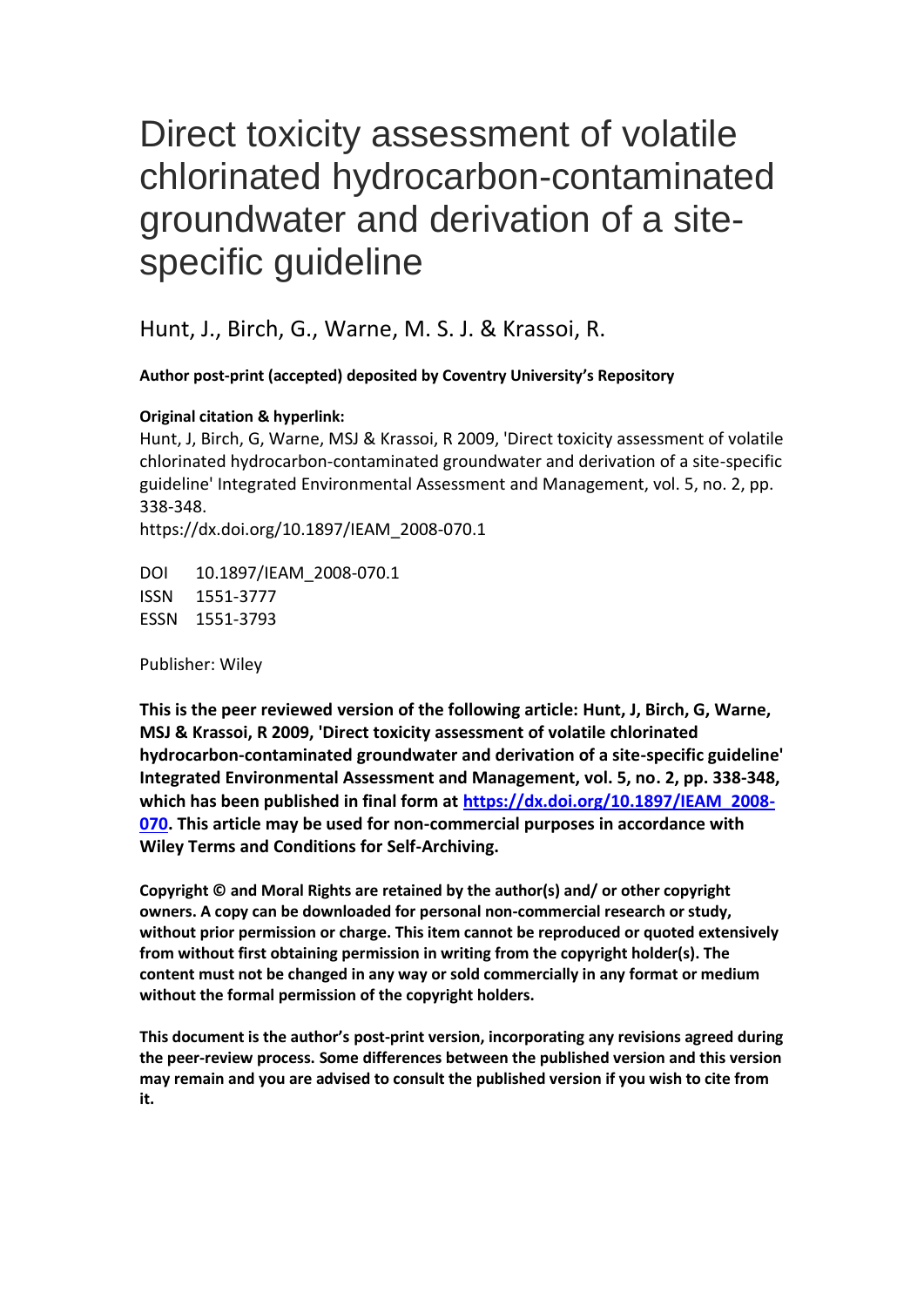### Direct toxicity assessment of volatile chlorinated hydrocarbon

## 2 contaminated groundwater and derivation of a site-specific

guideline

| 4  |                                                                                                                        |
|----|------------------------------------------------------------------------------------------------------------------------|
|    | James Hunt, <sup>†*</sup> Gavin Birch, <sup>†</sup> Michael St. John Warne, <sup>‡</sup> and Rick Krassoi <sup>§</sup> |
| 6  |                                                                                                                        |
|    | <sup>†</sup> Environmental Geology Group, School of Geosciences, University of Sydney, Sydney,                         |
| 8  | NSW 2006, Australia                                                                                                    |
|    | <sup>‡</sup> Centre for Environmental Contaminants Research, CSIRO, Adelaide, South Australia                          |
| 10 | 5064, Australia                                                                                                        |
|    | <sup>§</sup> Ecotox Services Australasia Pty Ltd, 27/2 Chaplin Drive, Lane Cove, NSW 2066,                             |
| 12 | Australia                                                                                                              |
|    |                                                                                                                        |
| 14 | $*$ To whom correspondence may be addressed: james.hunt@usyd.edu.au                                                    |

### 16 Running Title

DTA of VCH Contaminated Groundwater and Guideline Derivation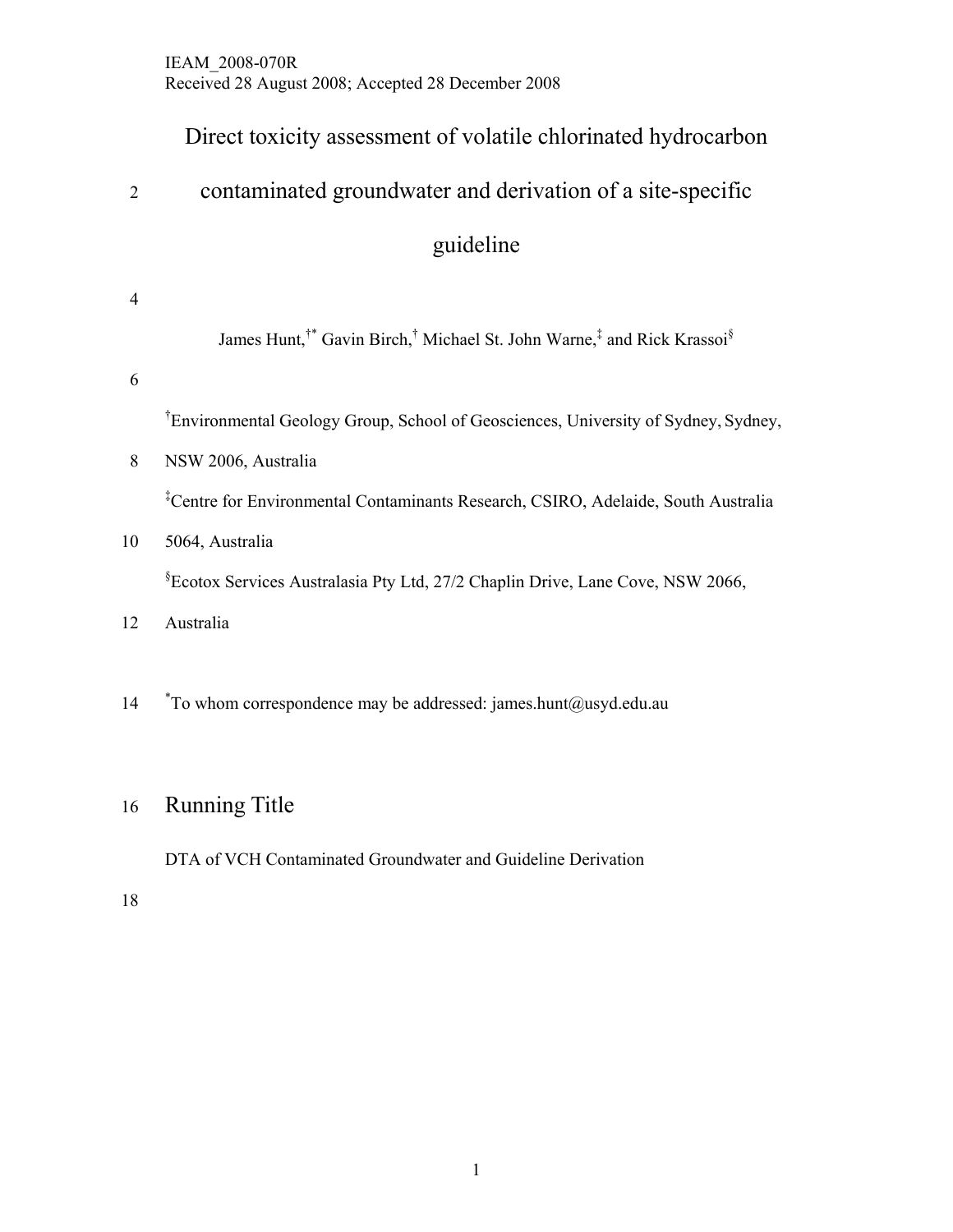### **ABSTRACT**

- 2 Groundwater contaminated with a mixture of 14 volatile chlorinated hydrocarbons (VCHs) discharges to an estuarine embayment in Sydney, Australia. A
- 4 screening-level hazard assessment identified a potential risk to aquatic organisms from surface water contaminated by the groundwater. Direct toxicity assessment (DTA) of
- 6 the groundwater was undertaken on 5 indigenous marine species to assess toxicity and derive a site-specific guideline. The testing included acute tests, sub-chronic tests on
- 8 early life stages and a chronic test. Test organisms included a micro-alga (*Nitzschia closterium*), an amphipod (*Allorchestes compressa*), a polychaete worm (*Diopatra*
- 10 *dentata*), and sea urchin (*Heliocidaris tuberculata*) and oyster larvae (*Saccostrea commercialis*). Toxicity testing was undertaken in sealed containers to prevent loss of
- 12 VCHs and concentrations of VCHs were measured to accurately assess exposure concentrations.
- 14 No observed effect concentration (NOEC) values varied from 1.56% dilution (1.11 mg total VCHs) to 50% dilution (45.5 mg total VCHs). EC50 values varied from
- 16 4.8% dilution (3.77 mg total VCHs) to >50% dilution (45.5 mg total VCHs). NOEC data were used to derive species sensitivity distributions (SSD) and a site-specific
- 18 guideline. SSDs were derived using Burr Type III (including the Pareto) and log-normal distributions. The log-normal distribution represented the best fit and as the Pareto
- 20 distribution is a finite threshold model more suited to toxicants with a threshold mode of action, the log-normal SSD and the associated 95% trigger value (TV) of 830  $\mu$ g/L of
- 22 total VCHs, was adopted as the site-specific TV for the groundwater.

**KEYWORDS** Volatile hydrocarbons Direct toxicity assessment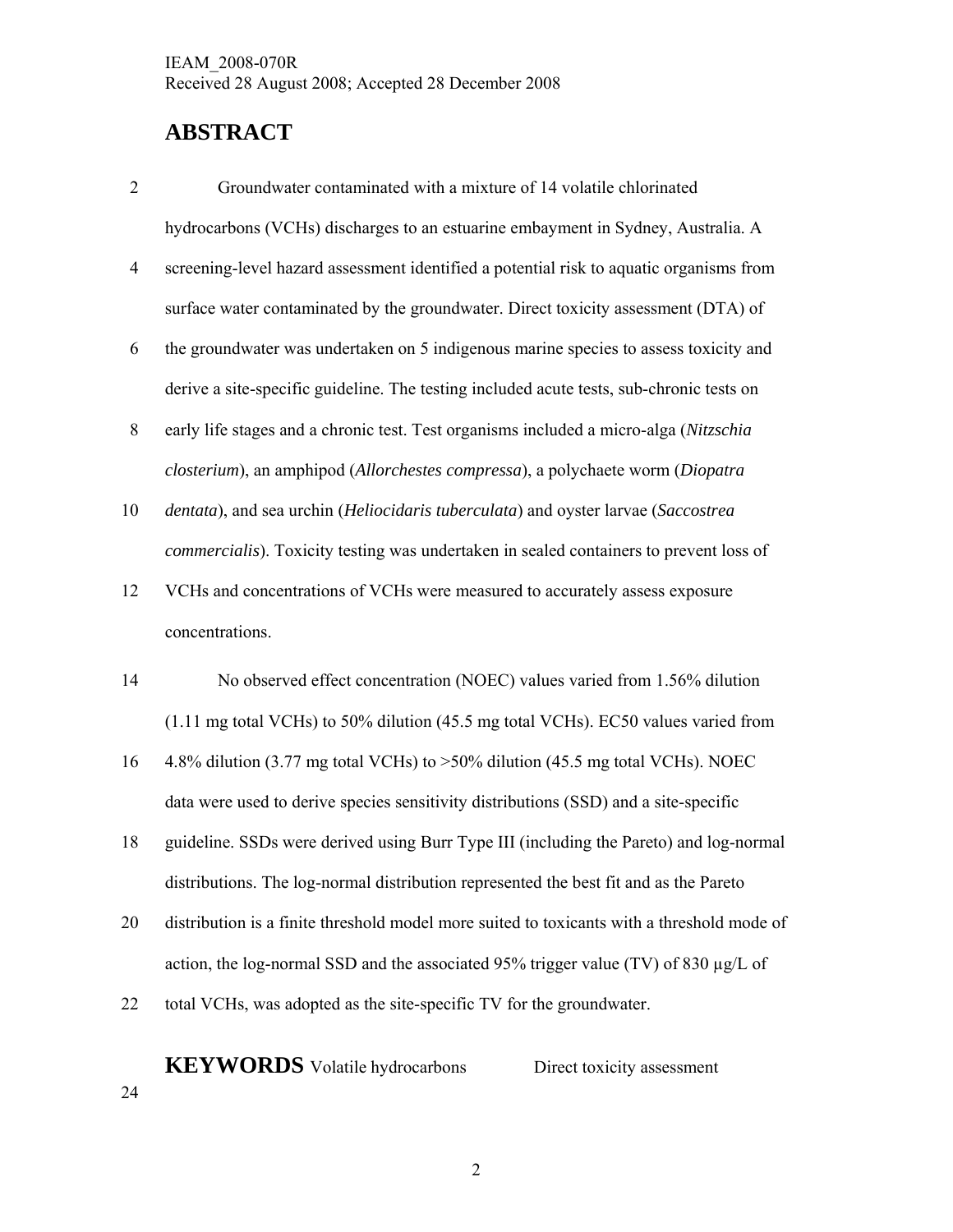### **INTRODUCTION**

- 2 Historic groundwater contamination with a complex mixture of 14 volatile chlorinated hydrocarbons (VCHs) was identified and extensively characterized at an
- 4 industrial site in Sydney, Australia (1996). The contaminated groundwater was identified as migrating toward Botany Bay in southern Sydney. Its migration path
- 6 intersected a stormwater system, causing contaminated groundwater to discharge to surface water in Penrhyn Estuary, an embayment in the northern margin of Botany Bay.
- 8 A screening-level ecological hazard assessment by Hunt et al*.* (2007) identified surface water contamination in Penrhyn Estuary as posing a potential ecological hazard to
- 10 aquatic organisms as concentrations of VCHs exceeded Australian and New Zealand Water Quality Guidelines (ANZECC and ARMCANZ 2000). The ANZECC and
- 12 ARMCANZ (2000) Water Quality Guidelines (WQG) indicate that where trigger values (TVs) are exceeded, consideration should be given to site-specific factors including:
- 14 background concentrations, locally important species, chemical and water quality modifiers, and mixture interactions (ANZECC and ARMCANZ 2000). The only
- 16 modifier relevant to the current study is the presence of contaminant mixtures. The screening level hazard assessment (Hunt et al. 2007) identified a greater hazard posed
- 18 by the mixture of contaminants than by individual contaminants alone. As at least 14 potentially interacting chemicals are present in the mixture, the next step in the
- 20 assessment framework is to undertake direct toxicity assessment (DTA) of the contaminated waters.
- 22 DTA is useful for monitoring effluents or complex mixtures in receiving waters (ANZECC and ARMCANZ 2000; Tinsley et al*.* 2004; Wharfe et al*.* 2004) and is akin to
- 24 whole effluent toxicity (WET) testing undertaken for the assessment of toxicity of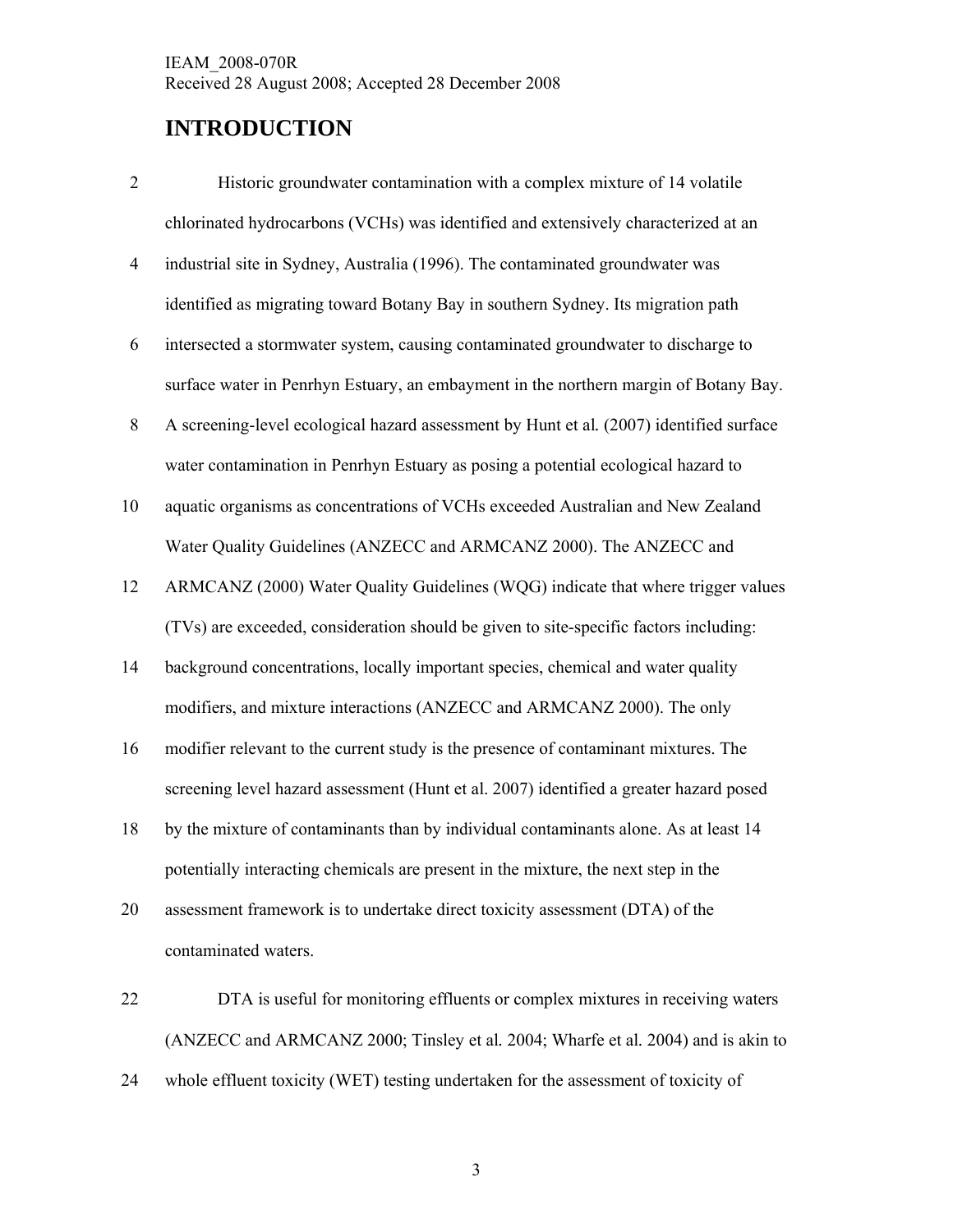Received 28 August 2008; Accepted 28 December 2008 industrial effluent discharges in the United States (Grothe et al. 1996; USEPA 2000)

- 2 and the United Kingdom (Johnson et al. 2004; Tinsley et al. 2004). DTA is poorly developed in Australia compared to WET testing in Europe and the United States
- 4 (ANZECC and ARMCANZ 2000). Whilst protocols in the United States are standardized, protocols have only been developed on a site-specific or regional basis in
- 6 Australia (ANZECC and ARMCANZ 2000).

Some key advantages of DTA applicable to the present study are that it accounts

- 8 for potential interaction between toxicants in a mixture of chemicals and the presence of toxicants that have not previously been identified in tested samples, neither of which
- 10 would be accounted for by chemical testing alone (Wharfe 2004) or traditional single compound toxicity testing. Some limitations of DTA are a lack of adequate assessment
- 12 of bioconcentration of hydrophobic contaminants, eutrophication of waters, and potential for endocrine disruption (Waller et al. 1996). These limitations are not
- 14 considered to be applicable to VCHs as these chemicals are not hydrophobic and do not bioaccumulate (McCarty and Mackay 1993; Carey et al*.* 1998), do not interact with
- 16 nutrients to cause eutrophication, and have not been identified as potential endocrine disruptors (McCarty and Mackay 1993; Carey et al*.* 1998). Most DTA and WET
- 18 guidance recommends that a battery of test organisms be used to account for contaminants potentially having multiple modes of action (e.g., Johnson et al*.* 2004).
- 20 Studies in the United States have shown that prediction of adverse ecological effects is more accurate when a battery of test organisms is used (Diamond and Daley 2000).
- 22 SSDs are increasingly being used in Europe, the United States, and more recently in Australia to derive risk-based environmental quality criteria to replace or
- 24 complement the use of arbitrary assessment or safety factors (Posthuma et al. 2002). The SSD approach uses a probability distribution of effects to various organisms as a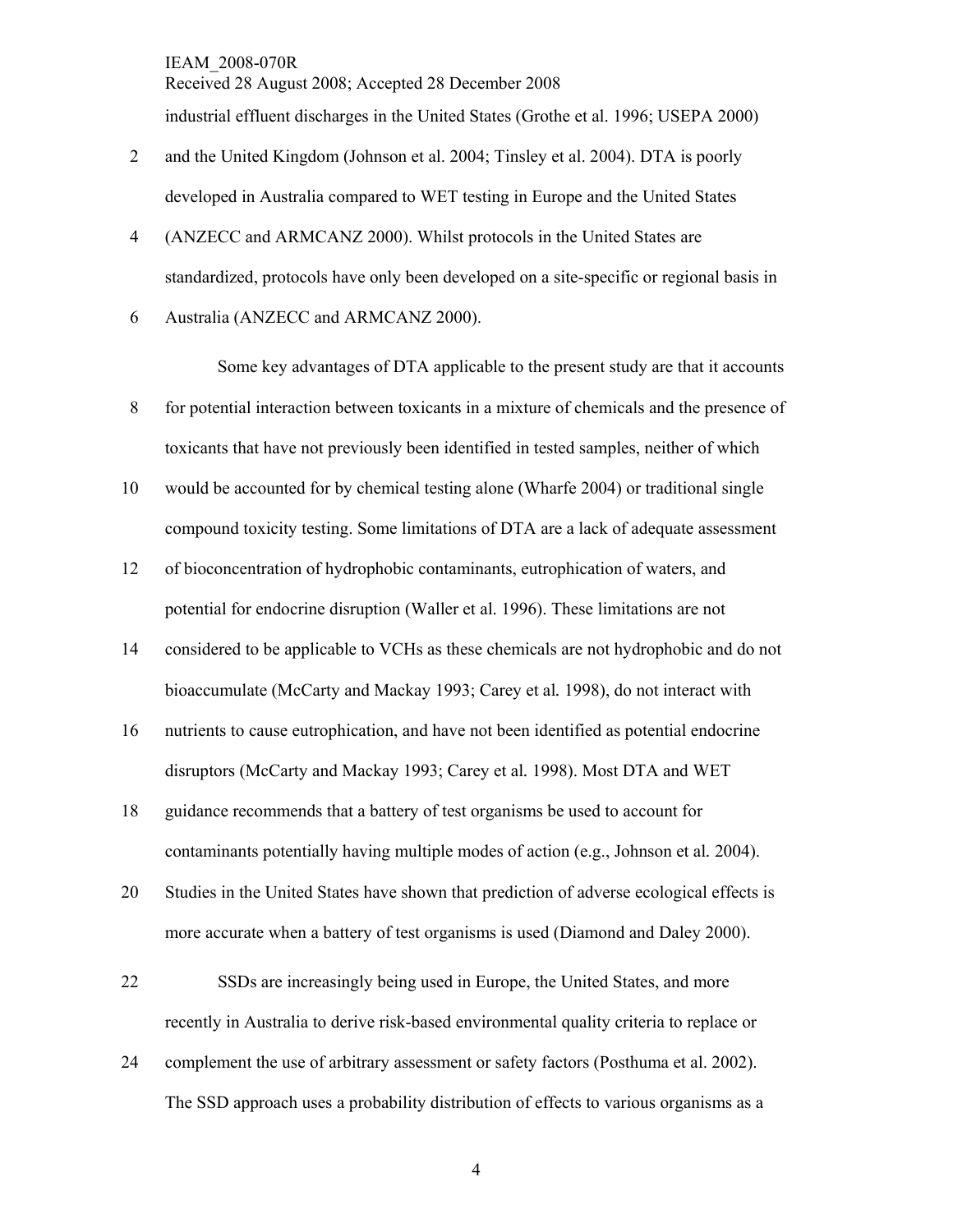Received 28 August 2008; Accepted 28 December 2008

risk-based approach to derive numerical guidelines. The approach is an improvement

- 2 over the use of arbitrary safety factors as it allows managers to choose a desired and risk-based level of protection. The limitations of safety factors are well documented
- 4 (Chapman et al. 1998; Warne 1998).

SSDs are typically derived for national WQGs and regional frameworks,

- 6 however, assessments using site-specific SSDs are rare. An assessment undertaken by Bossuyt et al*.* (2005) found no difference between site-specific and regional SSDs for
- 8 copper and zinc, which is consistent with the conceptual underpinning of SSDs. In Australia, derivation of site-specific guidelines is recommended where existing data are
- 10 insufficient or inappropriate (NEPC 1999; ANZECC and ARMCANZ 2000). At the time of writing the guidelines, the derivation of site-specific guidelines from DTA was
- 12 commonly undertaken by application of safety factors to NOEC data, however, the guidelines allowed for a flexible approach, dependent on available data (Chapman
- 14 2001). Since then a number of site-specific guidelines have been derived and given regulatory endorsement, but essentially none have been published.
- 16 The VCHs present in groundwater in the current study, predominantly chloroethenes and chloroethanes, have a narcotic mode of action (Di Toro and McGrath
- 18 2000; Di Toro et al. 2000; Escher and Hermens 2002). Narcosis, or baseline toxicity, is the result of partitioning of pollutants into biological membranes followed by non-
- 20 specific disturbance of membrane integrity and function (Van Wezel and Opperhuizen 1995; Carey et al*.* 1998). The effects of narcosis are reversible (Escher and Hermens
- 22 2002) and have been observed in all types of organisms, including plants, bacteria, vertebrates and invertebrates (Carey et al. 1998). For Type I narcosis, toxicity is a
- 24 function of the tendency of the contaminants to dissolve into chemical membranes, which in turn, is a function of the octanol water partitioning coefficient of the chemical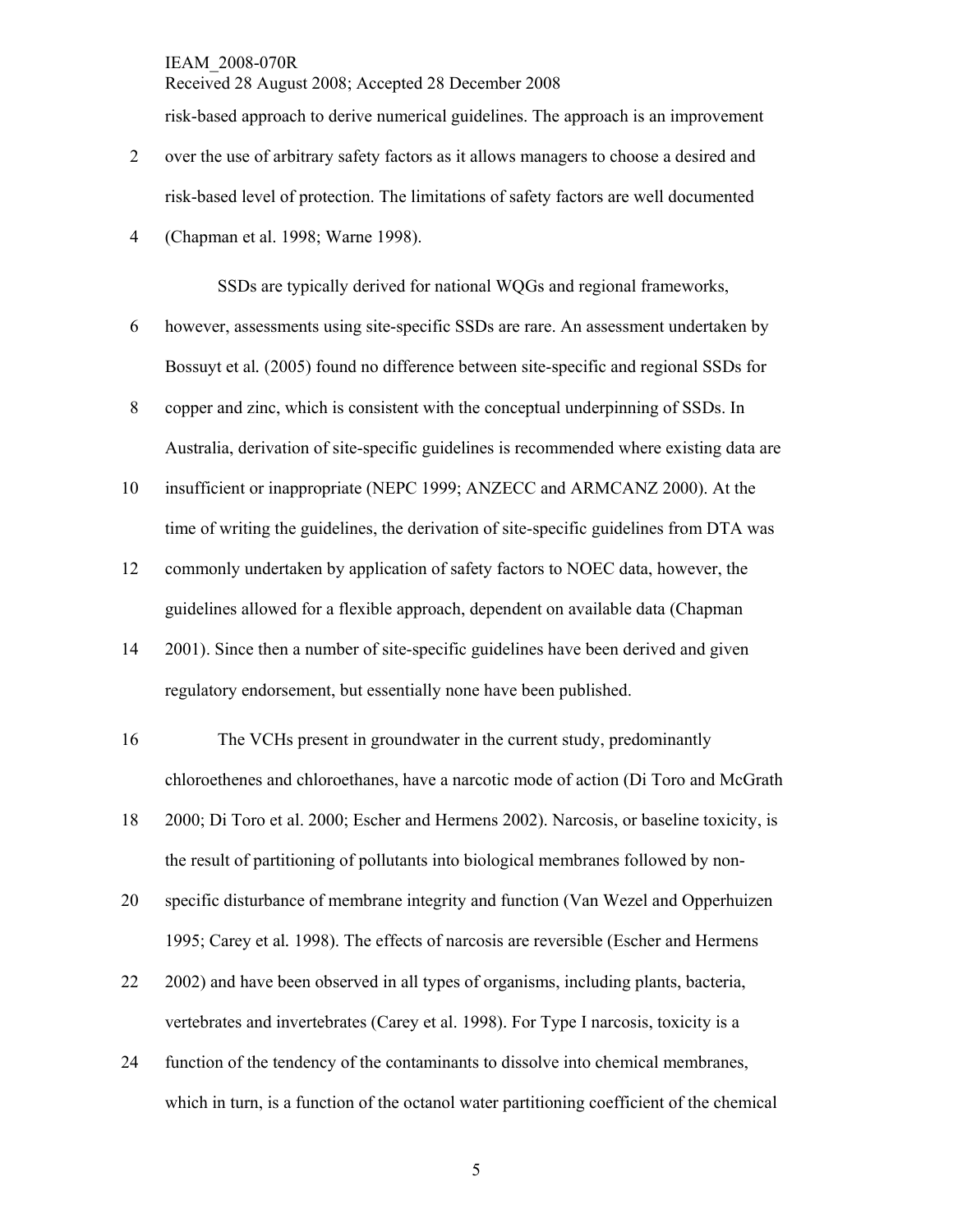(*K*ow). As VCHs are water soluble and do not bioaccumulate, it is appropriate to derive a

2 site-specific guideline based on the results of toxicity testing.

The objectives of the current study were: to undertake DTA of contaminated

- 4 groundwater containing VCHs using 5 indigenous marine species to assess potential toxicity and derive a site-specific guideline using the SSD approach; and to asses the
- 6 influence of the selection of input parameters on the resulting SSDs and TVs.

### 8 **METHODOLOGY**

#### *Test Water Preparation*

- 10 Contaminated groundwater was collected from 2 sources: Shallow groundwater discharge from a stormwater drain and a sample from a nearby piezometer, both
- 12 upgradient of the receiving ecosystem, Penrhyn Estuary, Sydney, Australia (Figure 1). These 2 samples were combined in a ratio of 9:1 (drain:piezometer) resulting in a
- 14 concentration of approximately 100 mg/L of total VCHs (see *Results*). This manipulation (i.e., addition of groundwater from the piezometer) was undertaken to
- 16 ensure sufficiently high VCHs were present to elicit a response in all test organisms and was done immediately prior to preparation of the groundwater dilutions for toxicity
- 18 testing. The salinity of the groundwater mix was adjusted to 30 ppt using artificial sea salts in order to ensure satisfactory test conditions for test organisms and to represent
- 20 the marine conditions of the receiving ecosystem. Dilution seawater was collected from a clean site at Lurline Bay, Sydney, Australia and filtered to 0.45 µm.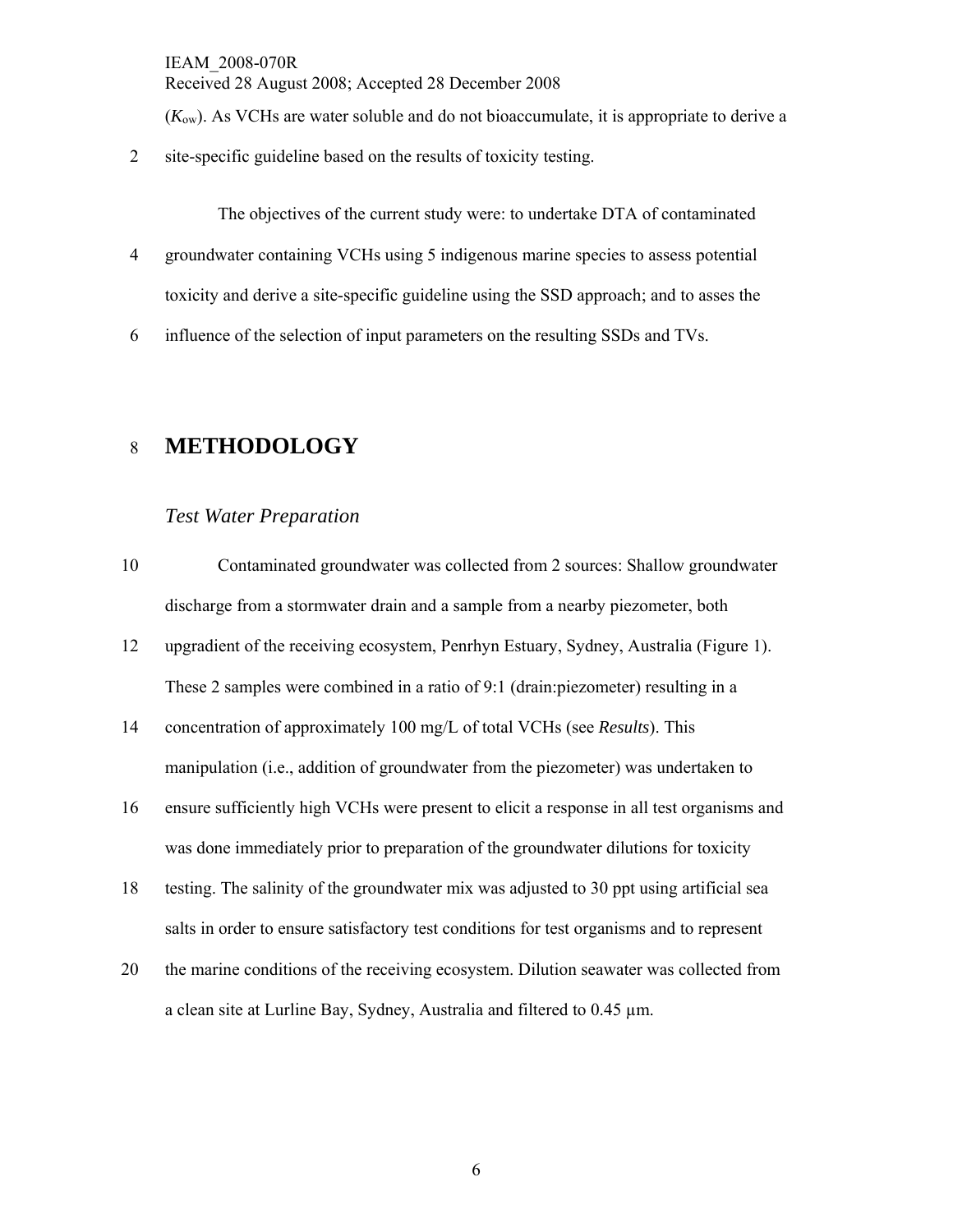#### *The Number and Selection of Test Species*

- 2 The toxicity of the contaminated groundwater was assessed using 5 indigenous marine species that belong to 5 taxonomic groups of organisms. This meets the
- 4 minimum data requirements to use a SSD (i.e., at least 5 species belonging to at least 4 different taxonomic groups) set by (ANZECC and ARMCANZ 2000).
- 6 The battery of test organisms selected in the current study represent organisms that are present in the receiving environment during at least some part of their life stages,
- 8 are ecologically relevant and some have commercial or recreational value in the area. *Saccostrea commercialis* (Sydney Rock Oyster) is farmed and collected on the southern
- 10 shores of nearby Botany Bay. Amphipods, including *Allorchestes compressa*, are the dominant macroscopic group on reef surfaces and are consumed in great quantities by
- 12 larger organisms. This animal is also the dominant component of the diets of small (0.1 to 100 g) inshore fishes (Edgar 1997). *Heliocidaris tuberculata* (sea urchin) and
- 14 *Diopatra dentata* (polychaete worm) are both commonly found in the Botany Bay. The test animals are also from a variety of trophic levels (i.e., primary producers
- 16 [*N. closterium*], grazers [*H. tuberculata* and *A. compressa*], a filter feeder [*S. commercialis*] and a detritivore [*D. dentata*]). As narcosis is the mode of action for
- 18 VCHs, all test species should be sensitive to the contaminants.

#### 20 *Toxicity Testing*

VCHs would be lost quickly from the groundwater samples if test vessels were 22 left open to the atmosphere. Toxicity tests were therefore, undertaken in sealed vessels to prevent loss of VCHs and to maintain constant exposure concentrations. Previous

24 studies that have used closed flasks to prevent loss of volatile contaminants have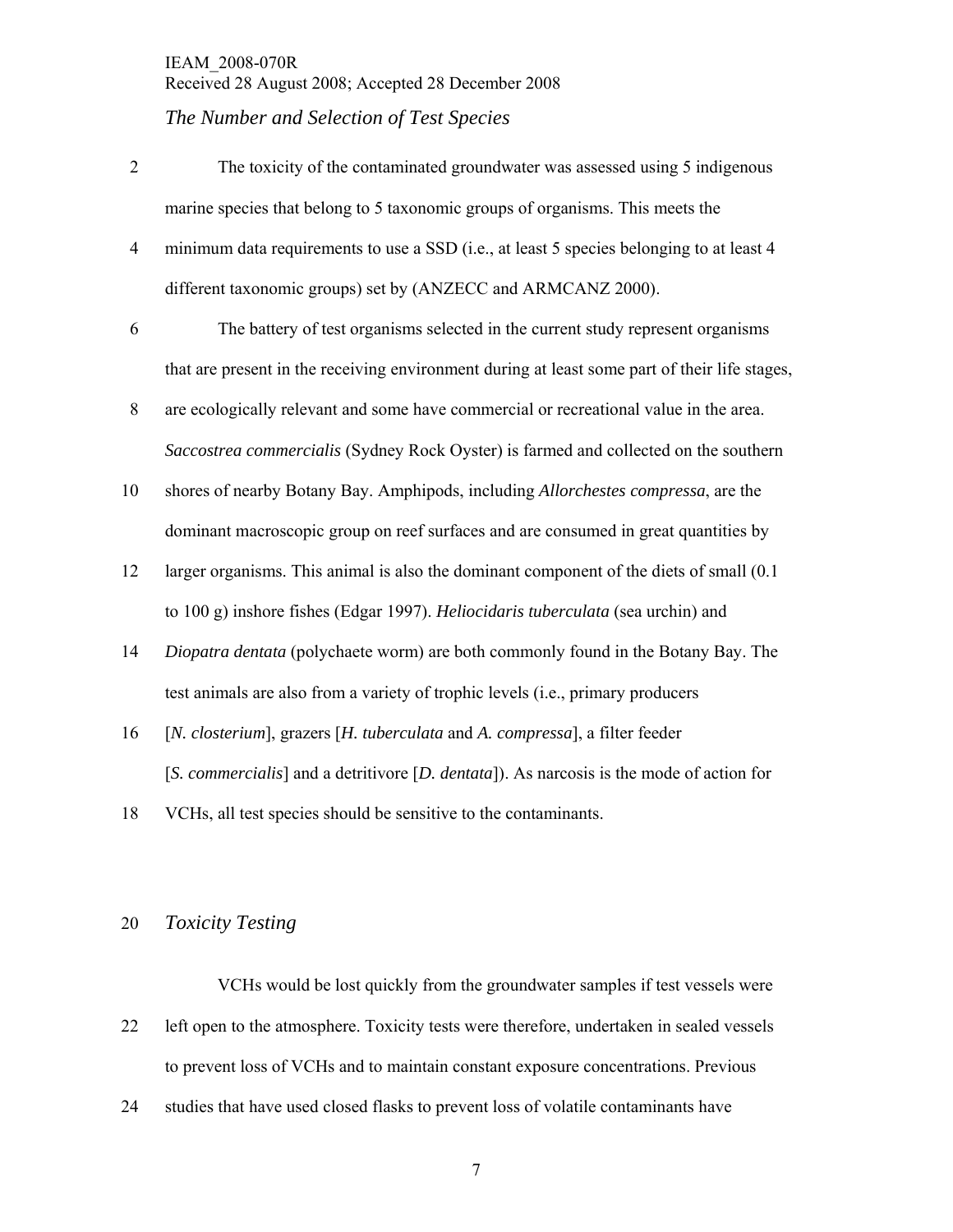focussed on micro-algae (Galassi and Vighi 1981; Herman et al. 1990; Mayer et al.

Received 28 August 2008; Accepted 28 December 2008

- 2 2000) or cladocerans (Rose et al. 1997). In the current study, closed containers were used for algae, amphipods, juvenile polychaetes, and urchin and oyster larvae, the
- 4 methodology for which was evaluated in Hunt et al. (2009). General characteristics of the methods are provided below followed by details of the methods for each species.
- 6 Toxicity testing of small organisms (i.e., urchin and oyster larvae and the alga) was undertaken in 44 mL glass vials with Teflon™ lined lids and zero headspace. Seven
- 8 dilutions, each conducted in quadruplicate, were tested (i.e., 50%, 25%, 12.5%, 6.25%, 3.125%, 1.5% and 0.75% of the 9:1 groundwater mixture). These solutions were not
- 10 renewed during the tests (72-h duration). Toxicity tests with larger organisms (i.e., amphipods and juvenile polychaetes) were undertaken in 1 L jars with 500 mL of
- 12 groundwater and sealed with Teflon lined lids. Four dilutions, each conducted in triplicate, were tested (i.e.,  $50\%$ ,  $25\%$ ,  $12.5\%$  and  $6.25\%$  of the 9:1 groundwater
- 14 mixture). Test solutions in jars were renewed at the mid point of testing (i.e., 48 h). Toxicity test conditions are summarized in Table 1. Filtered seawater (FSW) and
- 16 artificial seawater (ASW) controls were undertaken for each toxicity test. Temperature, pH, salinity, and dissolved oxygen content of a representative sample from each
- 18 treatment were measured daily.

The 72-h sea urchin larval development test was undertaken using

- 20 *H. tuberculata*. The test endpoint was the percent normal development of pluteus larvae. The procedure used was based on methods described in USEPA (1994) and ASTM
- 22 (1995) and adapted for use with *H. tuberculata* by Doyle et al. (2003). Adult sea urchins were collected from Lurline Bay, Sydney, NSW, transported to the laboratory and
- 24 spawned within 6 h. Only adult organisms were used to ensure reproductive maturity. Spawning was induced by injecting 2 mL of 1 M KCl solution into the peristomal cavity.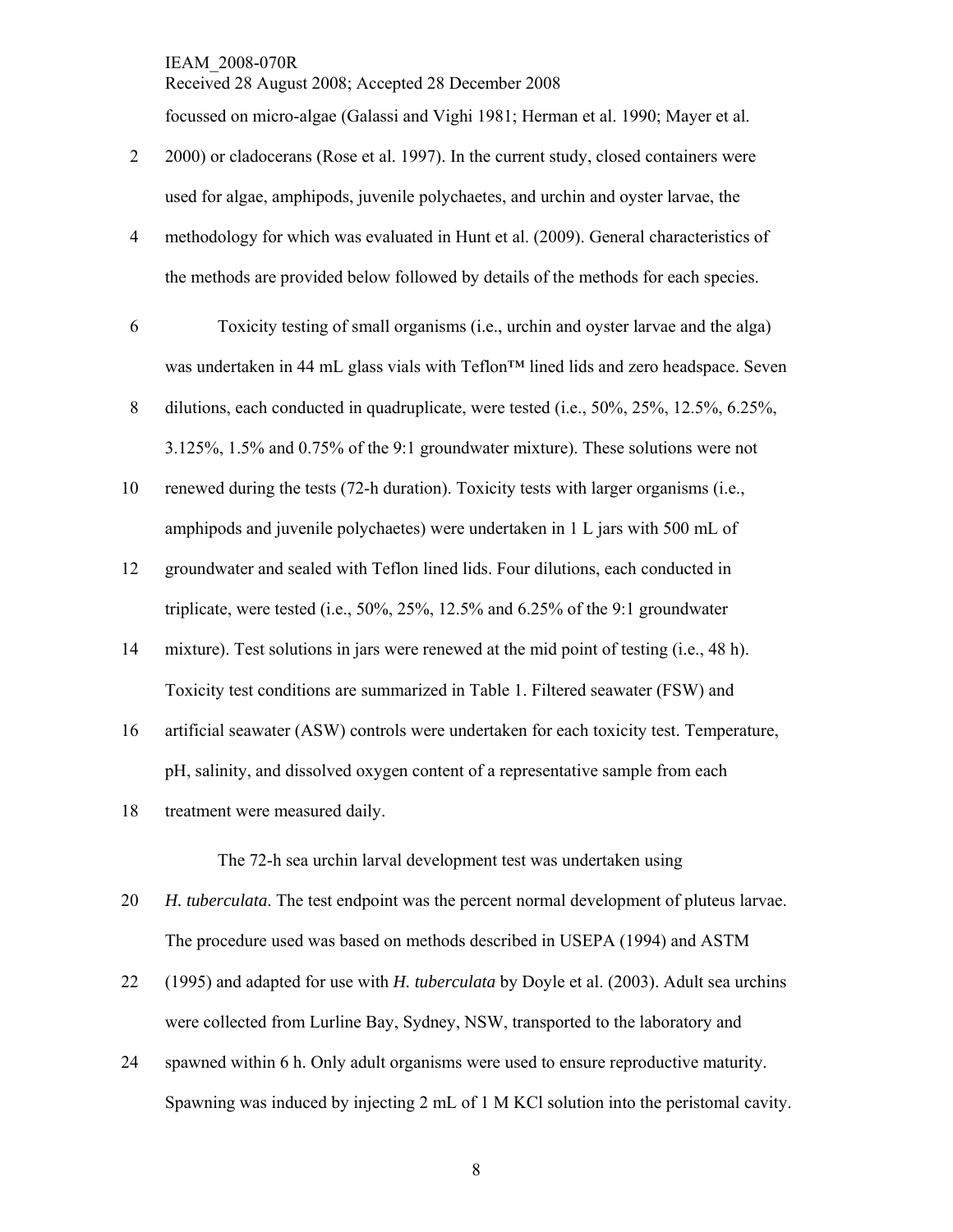Received 28 August 2008; Accepted 28 December 2008

Once spawning commenced and the sex of organisms was determined, organisms were

- 2 separated. Females were inverted in a glass bowl of seawater to allow discharge of eggs, which were collected and stored in filtered fresh salt water (FSW). Sperm from male
- 4 urchins was collected dry using a pipette to prevent activation and stored at  $4^{\circ}$ C in a glass vial until required for fertilization (<1 h). Viable gametes were selected on the
- 6 basis of fertilization success trials and visual examination of gamete maturity. Eggs were fertilized at an egg:sperm ratio of approximately 1:100, and eggs were introduced
- 8 into the test vials at a rate of 35 eggs/mL. After the 72-h exposure period, buffered formalin was added to each test vessel. One mL of test solution was drawn directly from
- 10 the bottom of each test vessel and placed in a Sedgwick-Rafter counting chamber. The first 100 larvae were examined and the numbers of normal and abnormal larvae, based
- 12 on His et al*.* (1999), were recorded.

The 72-h oyster larval development toxicity test was undertaken using larvae of

- 14 the rock oyster *S. commercialis* based on methods described by USEPA (1996a) and APHA (1998) and adapted for use with *S. commercialis* by Krassoi (1996). The test
- 16 endpoint was the percent normal development of D-veliger stage larvae and is normally conducted over a 48-h period. However, as the testing was conducted outside the
- 18 normal spawning season, the test exposure period was extended to 72 h to allow at least 70% of embryos to reach the normal D-veliger stage (Widdows 1993). Oysters were
- 20 obtained from a clean site at Wallis Lake, NSW. Oysters were spawned by gonad stripping, and viable gametes were selected on the basis of fertilization success trials
- 22 and visual examination of gamete maturity. Eggs were fertilized by adding spermatozoa to the egg suspension so that the final egg:sperm ratio was 1:100. Density of the egg
- 24 suspension was determined using a Sedgwick-Rafter counting chamber to determine the volume required to achieve a final density of 100 eggs/mL. Test vials were inoculated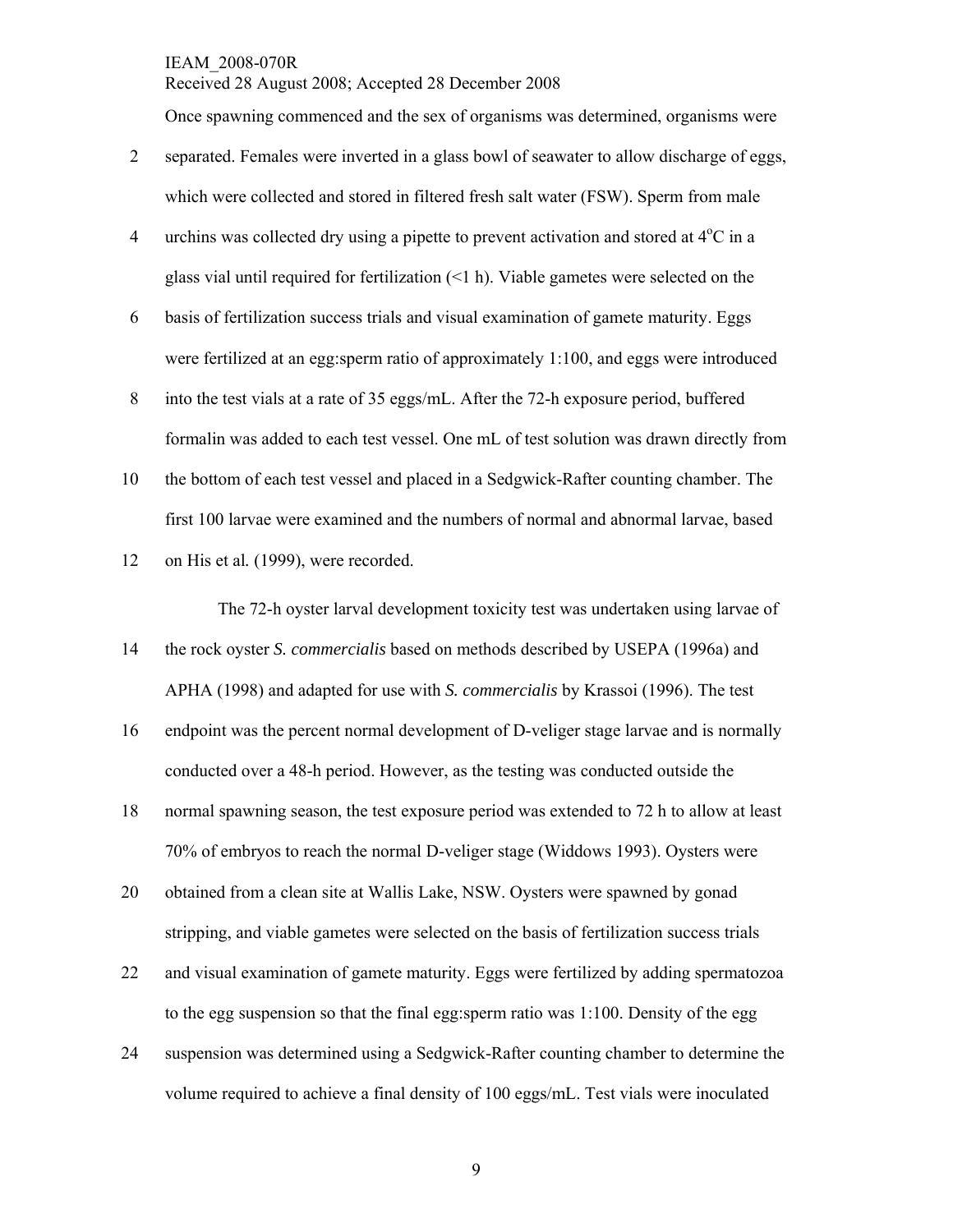Received 28 August 2008; Accepted 28 December 2008

with  $500 \pm 50$  eggs within 2 h of fertilization. After 72 h exposure, buffered formalin

- 2 was added to each vessel. One mL of test solution was drawn directly from the bottom of each test vessel and placed in a Sedgwick-Rafter counting chamber. The first 100
- 4 oyster larvae were examined and the number of normal and abnormal D-veliger larvae was recorded in accordance with Krassoi (1996).
- 6 The 96-h polychaete toxicity test used juveniles of the polychaete *D. dentata* and was undertaken based on methods described by APHA (1998) and USEPA (1994,
- 8 1996b). The test endpoint was the percent survival of juvenile organisms at 96 h. Juvenile polychaetes, 3 to 5 months old were purchased from Aquabait Pty Ltd, Dora
- 10 Creek, NSW. *D. dentata* is abundant along the NSW coastline in shallow sandy environments (Edgar 1997). *D. dentata* has not been used as a test organism previously.
- 12 Five individuals were randomly selected and introduced into each 1 L jar. Jars were examined every 24 h and numbers of surviving polychaetes recorded.
- 14 The 72-h micro algal growth inhibition (cell yield) test using *N. closterium* was based on methods described by USEPA (1996b) and Stauber et al. (1994). The test
- 16 endpoint was cell yield at 72 h. *N. closterium* is a unicellular estuarine diatom which was initially isolated from Port Hacking and reared in the CSIRO Marine Algal Supply
- 18 Service (Strain CS-5) in Hobart. Organisms were supplied in log growth phase and used in accordance with the standard protocol for the test (Stauber et al. 1994). Guillards™
- 20 F/2 nutrient stock solutions were added to each test and control treatments to provide nutrients required for micro algal growth. Micro algae used to inoculate the test vessels
- 22 were concentrated from cultures in log-growth phase by centrifugation and resuspended using dilution water. This process was repeated a second time to remove the
- 24 original culture medium. The density of micro algae was determined using an Improved Neubauer Haemocytometer and test vessels were inoculated with micro algae such that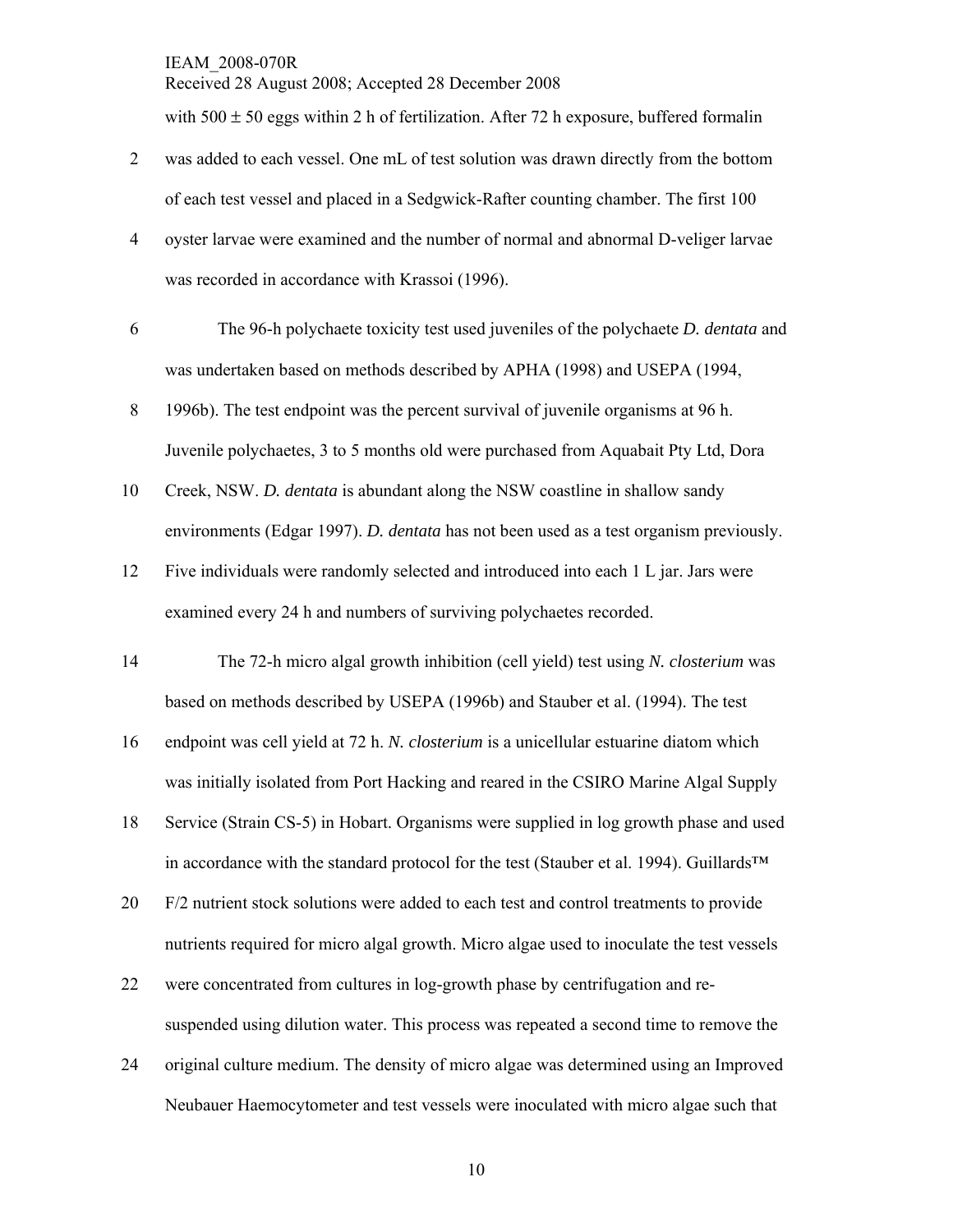Received 28 August 2008; Accepted 28 December 2008 the final concentration at  $t = 0$  was approximately 10000 cells/ml. Test vials were

- 2 incubated for 72 h in a constant temperature cabinet equipped with cool-white fluorescent tubes to provide  $5000 \pm 500$  Lux continuous lighting. At the end of the
- 4 incubation period, 3 counts of algal density were made using an Improved Neubauer Haemocytometer for each replicate and recorded as the number of cells per μL.
- 6 The 96-h amphipod acute toxicity test using juveniles of *A. compressa* was undertaken based on methods described by APHA (1998) and USEPA (1994, 1996b).
- 8 The test endpoint was the percent survival of juvenile organisms at 96 h. *A. compressa* has previously been used in the assessment of effluent toxicity in the Sydney area
- 10 (AWT ES&T 1996; Woodworth et al. 1999). Juvenile amphipods (approximately 2– 5 mm in length) were collected from Portarlington, Victoria and held in aquaria in the
- 12 laboratory until required for testing. Five individuals were randomly selected and introduced into each 1 L jar. Jars were examined every 24 h and numbers of surviving 14 amphipods recorded.

16 *Measurement of Exposure Concentrations* 

Concentrations of VCHs were measured by collection and analysis of samples

- 18 from test vessels at the start and end of testing in accordance with the methodology presented in Hunt et al*.* (2009). To allow assessment of potential toxic effects in the
- 20 receiving ecosystem, percentage groundwater was correlated with the concentration of total VCHs. Samples were collected in 40 mL glass vials with airtight Teflon lined lids
- 22 with zero headspace. The samples were preserved immediately with hydrochloric acid and stored at less than 4°C. Samples were extracted using purge and trap methodology
- 24 (USEPA 5030B) and analyzed by Gas Chromatography Mass Spectrometry (GC/MS)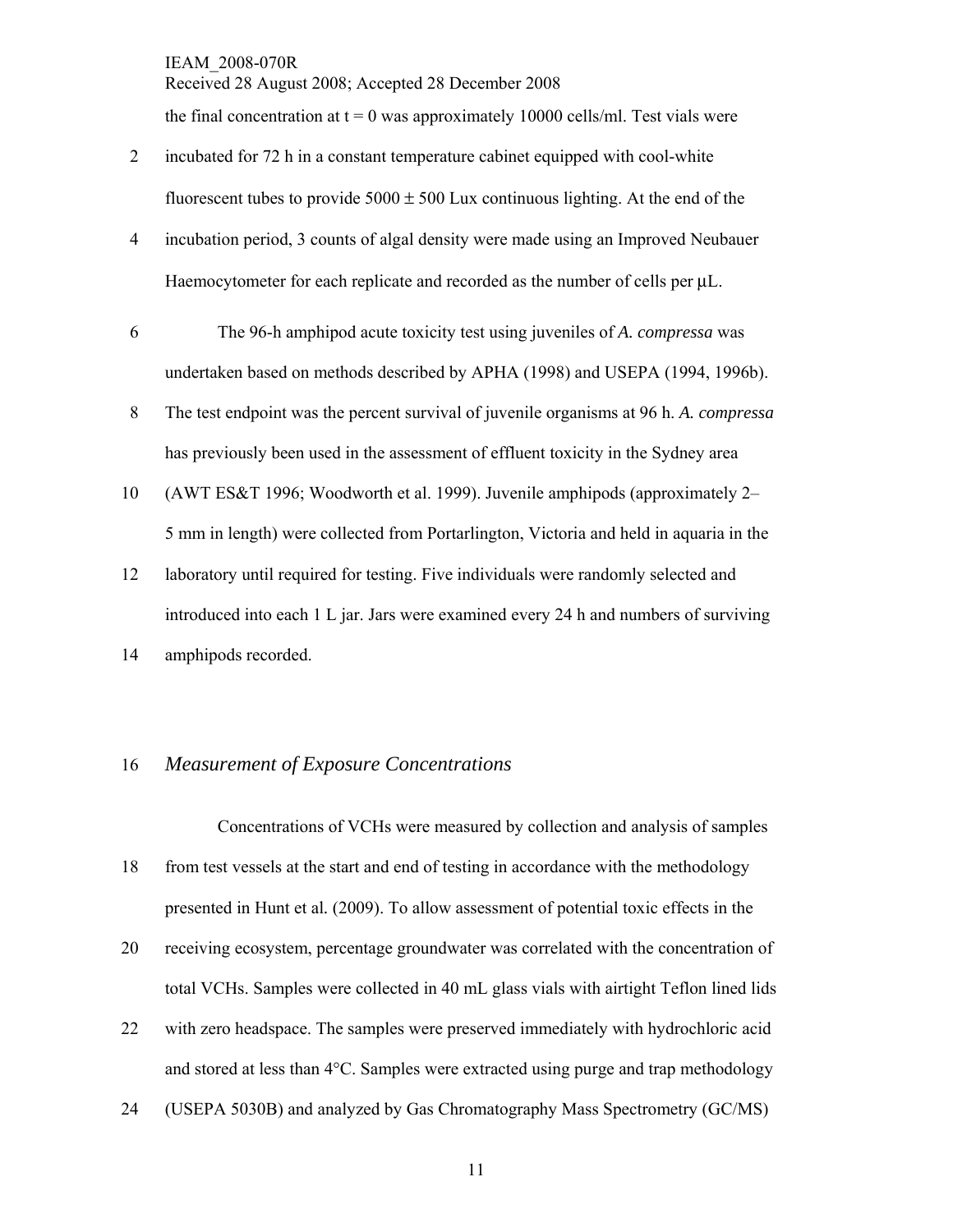Received 28 August 2008; Accepted 28 December 2008 utilizing a modification of the USEPA Method 8260B for volatile organic compounds

- 2 (USEPA 1996c). The limit of reporting was 1  $\mu$ g/L for all analytes, with the exception of vinyl chloride (10 µg/L). Quality control evaluations were undertaken on each
- 4 sample batch. No analytes were detected in the method blanks, and recoveries for laboratory control samples and matrix spikes were between 80% to 120%, and within
- 6 the accepted criteria. Differences between primary and duplicate samples were generally less than 25%, which was considered acceptable (Hunt et al. 2009).
- 8 Relationships between percent dilution and concentration of total VCHs for the vials and the jars was presented in Hunt et al*.* (2009). The geometric mean between the start
- 10 and end concentrations was adopted to represent the exposure concentration in each dilution. Logarithmic transformations were undertaken before derivation of linear
- 12 relationships between dilution of groundwater and concentration of VCHs. These relationships were used to transform the NOEC, LOEC, and EC50 metrics from percent

14 dilution to total VCHs.

#### 16 *Calculation of Toxicity Metrics*

Concentrations of groundwater affecting 50% of test organisms (LC50 and

- 18 EC50 values) were determined by the trimmed Spearman-Karber method using TOXCALC™ v5.0 (Tidepool™ Scientific Software). No observed effect concentration
- 20 (NOEC) and lowest observed effect concentration (LOEC) values were determined by performing Dunnett's or Steel's many–one rank tests, depending on the distribution of
- 22 the data using TOXCALC V5.0 (Tidepool Scientific Software).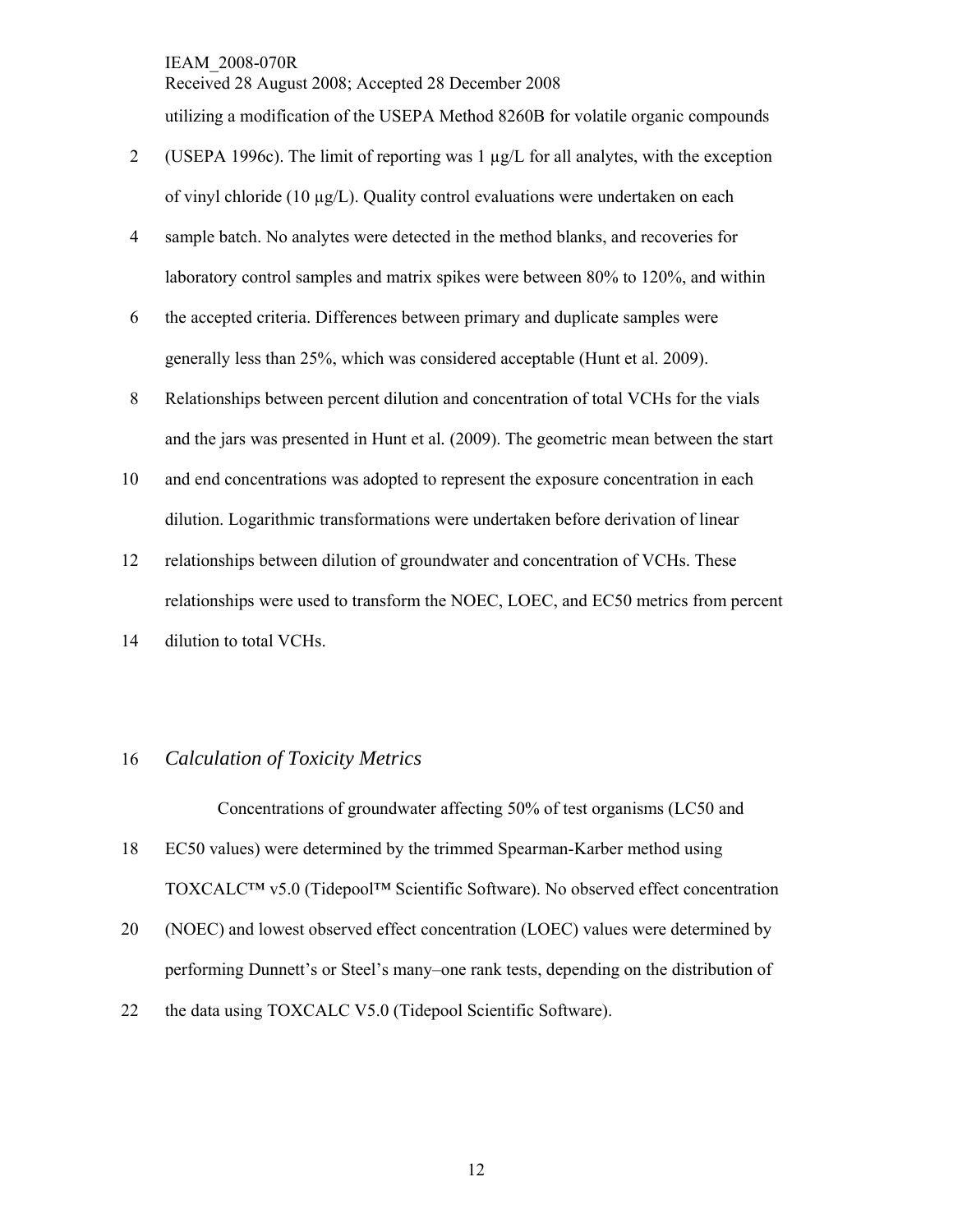- 2 The SSD method used to derive WQGs in Australia, New Zealand, and South Africa fits a Burr Type III distribution that best fits the available toxicity data (Shao
- 4 1990). This is done by the BurrliOZ™ software (Campbell et al. 2000). The Burr Type III distribution is a flexible 3-parameter  $(b, c, and k)$  distribution that provides good
- 6 approximations to the commonly used log-logistic, log-normal, log-triangular, and Weibull distributions (Shao 1990). For the Burr Type III distribution, as  $k \rightarrow \infty$  the
- 8 distribution tends to the reciprocal Weibull distribution and as c→∞ the distribution tends to the reciprocal Pareto distribution. In some cases, where a suitably accurate Burr
- 10 Type III distribution cannot be fitted, the BurrliOZ program will discard the Burr Type III distribution and fit a reciprocal Weibull or reciprocal Pareto distribution (Campbell
- 12 et al. 2000). If visual assessments of the BurrliOZ plots indicate that a distribution other than the selected Burr Type III distribution fits the data better, then the  $ETX^{TM}$  and
- 14 BurrliOZ programs, or other appropriate software, should both be used. The fit of the log-normal (ETX) and Burr Type III (BurrliOZ) distributions should then be assessed
- 16 by analysis of the correlation between observed and predicted toxicity for each model, and the best fitting distribution should be adopted. Given the dataset only contains 5
- 18 species, an a priori decision was made to calculate all PC values using both BurrliOZ and ETX programs and adopt the PC values generated by the distribution that best fits 20 the data.

 Toxicity data are manipulated before being used in the derivation of SSDs. Two 22 such manipulations are the classification of data as acute or chronic and the size of the ACR used to convert acute data to estimates of chronic toxicity. Whilst guidance

24 provided in ANZECC and ARMCANZ (2000) indicates that it is preferable that chronic data rather than acute data be used in the derivation of guideline values, there is a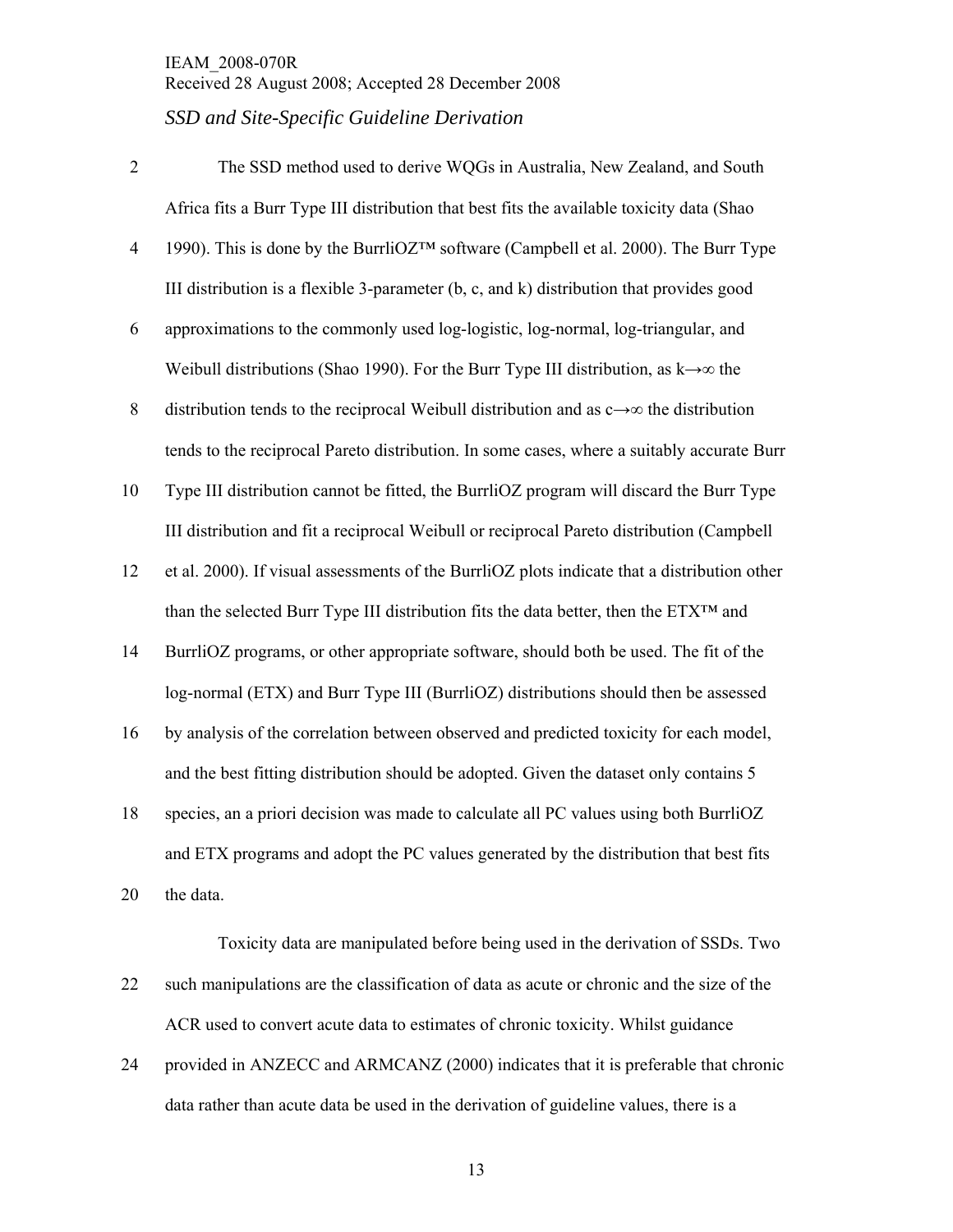Received 28 August 2008; Accepted 28 December 2008

shortage of available indigenous chronic tests (Van Dam and Chapman 2001). It is also

- 2 not entirely clear whether the sea urchin and oyster early life stage (ELS) tests are acute or chronic. For example, the Australian and New Zealand WQGs (ANZECC and
- 4 ARMCANZ 2000) consider tests with an exposure duration of ≤96 h to be acute, unless the test organism is a micro-organism, in which case, durations of  $\geq 72$  h are considered
- 6 chronic. In contrast, others (e.g., USEPA 2002; Stauber 2003; Warne 2008) consider ELS test data as chronic. There is similar uncertainty regarding the size of the ACRs to
- 8 be used. The default ACR used by ANZECC and ARMCANZ (2000) is 10. However, di Toro et al. (2000) and McGrath et al*.* (2004) found ACRs for non-polar narcotic
- 10 contaminants to be closer to 5, with estimations of  $4.5 \pm 2.5$  and  $5.09 \pm 0.95$ , respectively.
- 12 In the current study, an ACR of 5 was adopted for acute EC50 data, in accordance with di Toro et al. (2000) and McGrath et al*.* (2004), and the 2 ELS tests
- 14 (i.e., urchin and oyster larval development tests) were treated as chronic tests in the derivation of the site-specific SSD. However, to evaluate the sensitivity of the SSD and
- 16 the resulting concentrations that should theoretically protect 95% of species (i.e., PC95 values) to including test results as acute or chronic and the choice of ACR (of either 5 or
- 18 10 for acute EC50 data), an additional 3 scenarios were modeled. The first additional scenario was the same as the original except that for the acute tests an ACR of 10 was
- 20 applied. In the second additional scenario, the ELS tests were treated as acute tests and an ACR of 5 was applied to all the acute test data, while in third additional scenario the
- 22 ELS tests were treated as acute tests and an ACR of 10 was applied.

24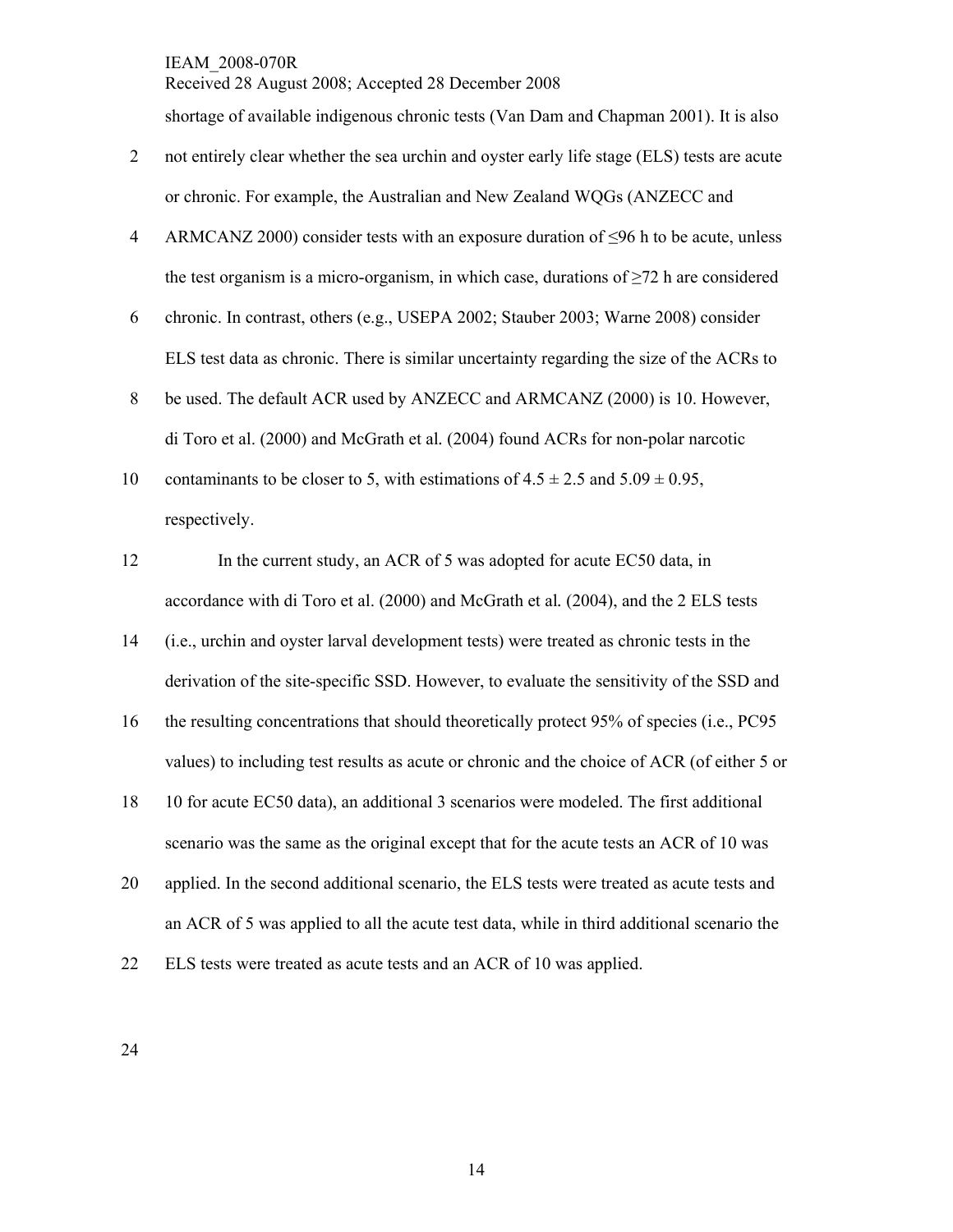### **RESULTS**

#### 2 *Chemistry*

The composition of groundwater was dominated by 1,2-dichloroethane, which

- 4 accounted for approximately 90% of the total composition by weight and equates to approximately 45 mg/L of total VCHs in the 50% dilution of the groundwater mixture
- 6 (Table 2). The groundwater contains a mixture of 14 VCHs (Hunt et al. 2007), including 1,2-dichloroethane, chloroform, tetrachloroethene, carbon tetrachloride, and vinyl
- 8 chloride. Strong linear relationships between the percent dilutions were identified in vials (*y* = 1.0513x + 11.427;  $r^2$  = 0.99; *n* = 4) and jars (*y* = 0.6066x + 11.146;  $r^2$  = 0.99;
- 10  $n = 4$ ). Exposure concentrations measured in vials indicated that there was no measurable loss of VCHs over the testing period. However, losses of 30%, on average,
- 12 were measured in jars (Hunt et al. 2009).

#### *Toxicity*

| 14 | The responses of various species to the groundwater are shown in Table 3, while                         |
|----|---------------------------------------------------------------------------------------------------------|
|    | the toxicity estimates are shown in Table 4. In the algal growth test, growth was                       |
| 16 | significantly lower in the 1.5% groundwater dilution than the controls ( $p < 0.05$ ) (Table            |
|    | 3). Of the 4 replicates, 3 reported cell densities of between $5.3 \times 10^4$ and $5.7 \times 10^4$ , |
| 18 | while 1 replicate reported growth of $2.0 \times 10^4$ . As the population growth in the 3%             |
|    | groundwater treatment was not significantly different ( $p < 0.05$ ) from the controls                  |
| 20 | (average of $5.9 \times 10^4$ ), the low growth in the 1.5% dilution may be a result of                 |
|    | inadequate inoculation with either cells or the Guillards $F/2$ culture medium. The 3%                  |

22 groundwater dilution (2.30 mg/L total VCHs) was adopted as the NOEC (Table 4).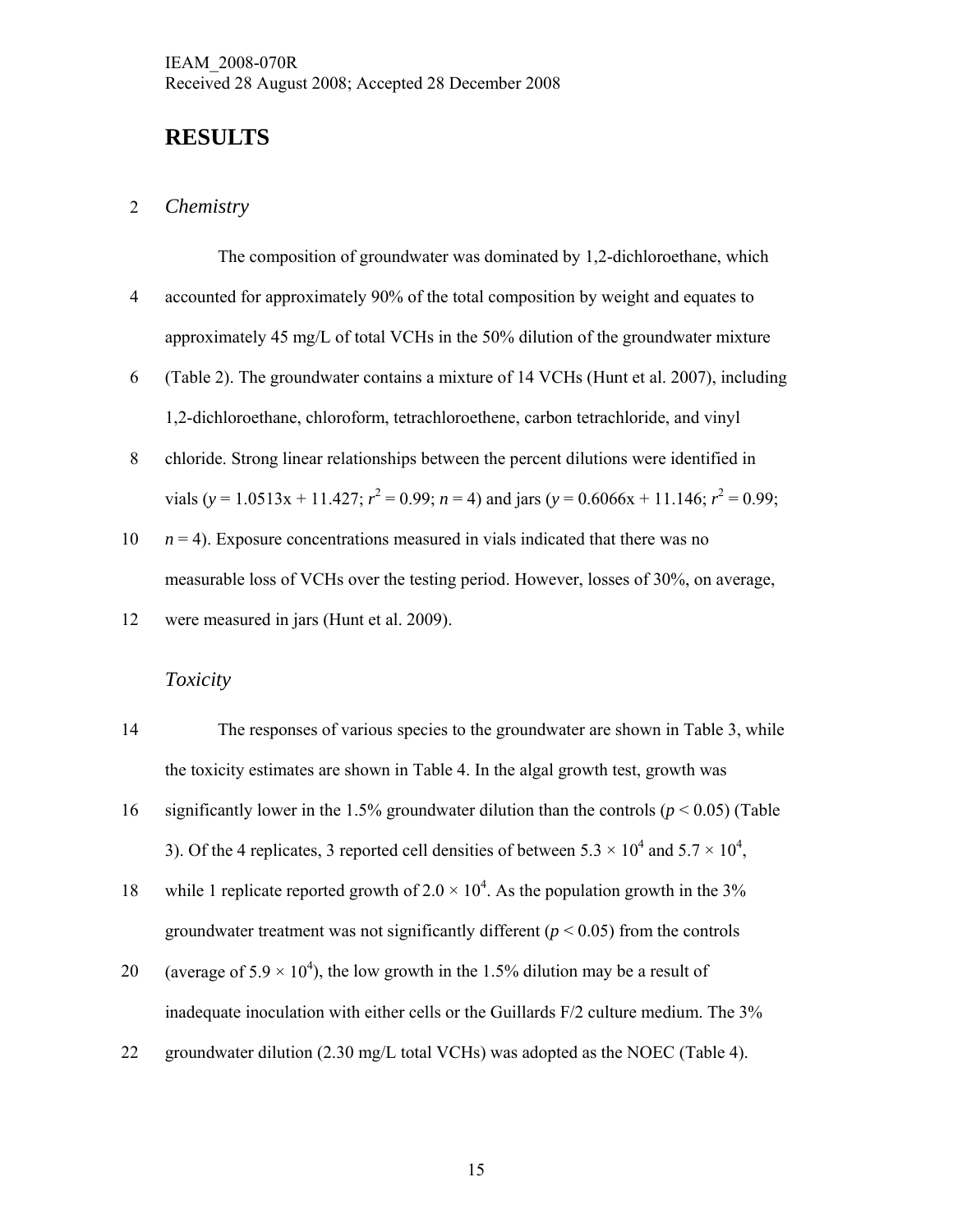The rock oyster larval development toxicity test did not meet all quality

2 assurance criteria. The mean percentage of normally developed D-veliger larvae in the ASW control was 68.6%, marginally less than the minimum control criteria of 70%

4 (Table 3).

For the amphipod (*A. compressa*) testing, the NOEC was 50% groundwater

- 6 dilution (45.50 mg/L total VCHs). As this was the highest concentration tested, the LOEC was >50% (>45.50 mg/L total VCHs). No LC50 was estimated as there were no
- 8 observed effects in the range tested. The mean percentage survival was 87% in the ASW control, marginally below the minimum control survival criteria of 90%. Given
- 10 the 100% survival in the exposure treatments, this was considered acceptable.

NOECs for the 5 species tested varied from 1.56% groundwater dilution

- 12 (1.11 mg/L total VCHs) for the sea urchin larval development to 50% groundwater dilution (45.5 mg/L total VCHs) for the amphipod survival test (Table 3). The LOEC
- 14 values ranged from 3.13% groundwater dilution (2.30 mg/L total VCHs) for the sea urchin to  $>50.00\%$  groundwater dilution ( $>45.50$  mg/L total VCHs) for the amphipod.
- 16 The EC50 values varied from 4.8% groundwater dilution (3.77 mg/L total VCHs) for the sea urchin larval development test to  $>50\%$  groundwater dilution ( $>45.5$  mg/L total
- 18 VCHs) for the amphipod survival test (Table 4).

#### 20 *SSD and Site-Specific Guideline Derivation*

The BurrliOZ software used in the current study could not fit a suitable Burr 22 Type III curve (as  $c \rightarrow \infty$ ) and therefore, the curve was replaced with the best-fitting Reciprocal Pareto distribution. The PC95 values for the Reciprocal Pareto (Figure 2)

24 and log-normal (Figure 2) distributions were 639 µg/L total VCHs (rounded to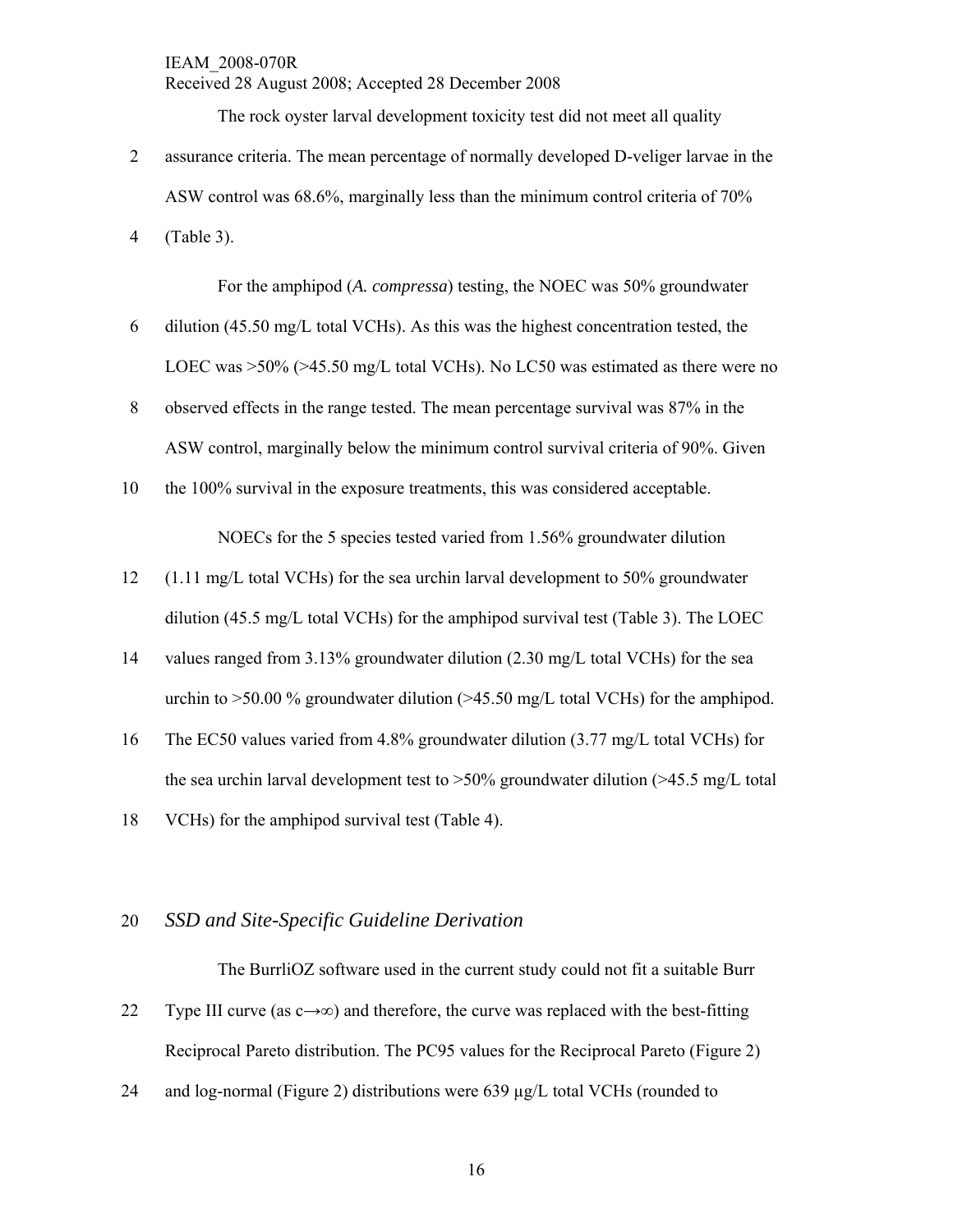Received 28 August 2008; Accepted 28 December 2008

640  $\mu$ g/L) and 829  $\mu$ g/L total VCHs (rounded to 830  $\mu$ g/L), respectively (Table 5). In

- 2 addition to the Reciprocal Pareto distribution, BurrliOZ also fitted log-normal and loglogistic distributions to the toxicity data (Figure 2). Correlations between each of the
- 4 Reciprocal Pareto and log-normal distributions and the original test data were derived. Correlations for the Reciprocal Pareto distribution was  $R^2 = 0.84$  and for the
- 6 corresponding log-normal distributions, was  $R^2 = 0.89$ . The log-normal SSD passed the Anderson-Darling test for normality ( $p < 0.01$ ).
- 8 The statistical distributions fitted to the toxicity data for the 3 additional scenarios were the Reciprocal Pareto, Burr Type III, and log-normal distributions (Table
- 10 5). PC95 values derived using the BurrliOZ SSD method varied from 220 µg/L to 930  $\mu$ g/L total VCHs while those derived by ETX varied from 275  $\mu$ g/L to 965  $\mu$ g/L
- 12 total VCHs (Table 5). The site-specific SSD included treatment of larval development tests as chronic tests (i.e., no ACR applied) and applied an ACR of 5 to acute tests,
- 14 however, when the ACR was changed from 5 to 10, PC95 values estimated by the lognormal and Pareto distributions increased by 15% and 50%, respectively (Additional
- 16 Scenario 1, Table 5). When the ACR was maintained at 5 and the larval development tests were treated as acute tests (i.e., ACR applied), PC95 value estimated by the log
- 18 normal distribution decreased by 50% compared to the original scenario, while the PC95 value estimated by the Burr type III distribution increased compared to the
- 20 original scenario by 5% (Additional Scenario 2, Table 5). When the ACR was changed from 5 to 10 and the larval development tests were treated as acute and not chronic,
- 22 PC95 values estimated by both log-normal and Pareto distributions decreased by approximately 3-fold (Additional Scenario 3, Table 5) compared to the original scenario.
- 24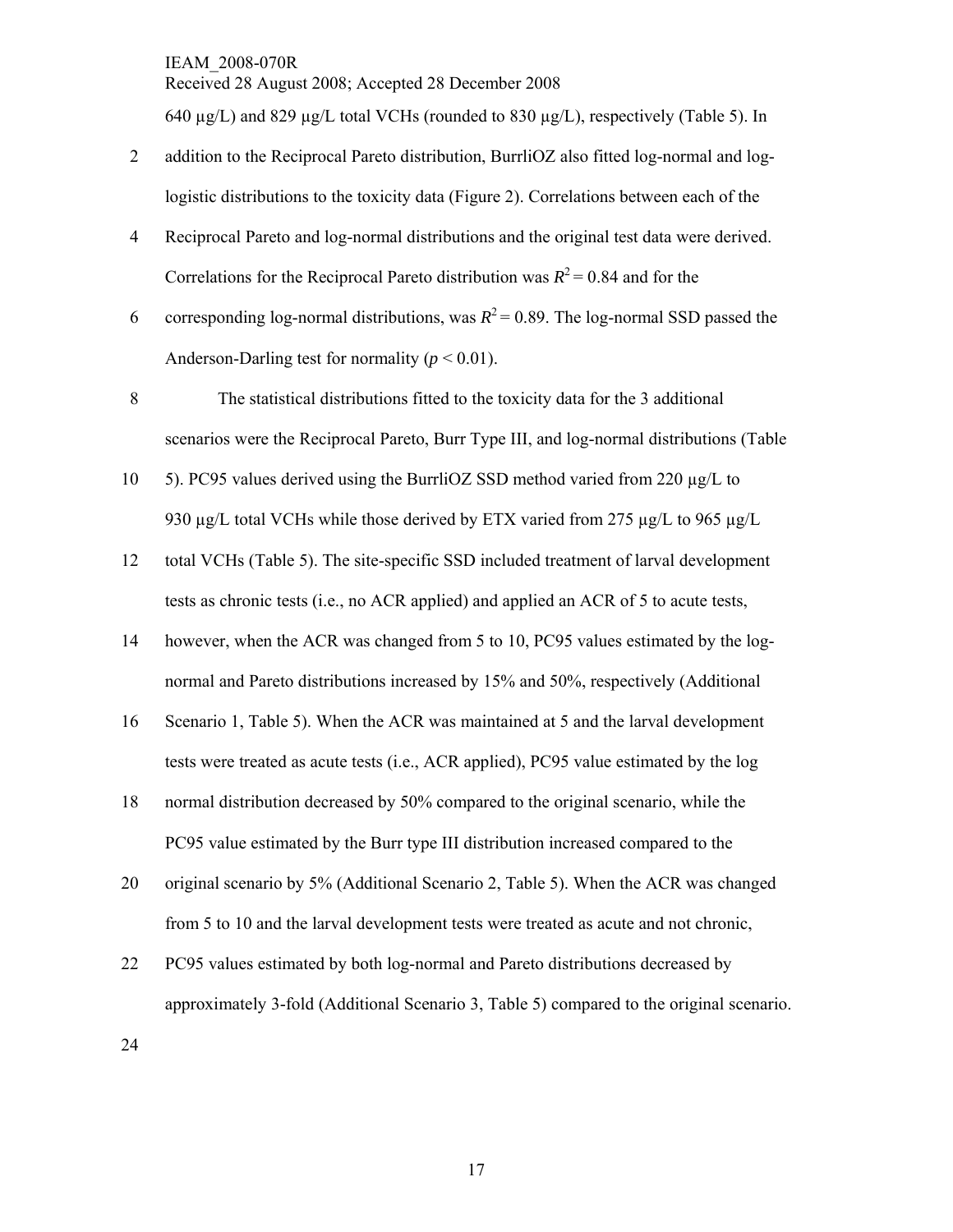### **DISCUSSION**

- 2 The survival in each of the ASW controls for the amphipod and oyster larval development tests were marginally (i.e., <5%) below the acceptance criteria. However,
- 4 this does not affect the reliability of the toxicity data as the tests were conducted using filtered sea water as the dilution water. It does, however, indicate that the use of
- 6 artificial sea salts as dilution water may not be suitable for all marine test organisms. The organisms in the study exhibited a wide range of sensitivity with NOECs ranging
- 8 from approximately 1 mg/L to > 45 mg/L total VCHs). The urchin larval development test was consistently the most sensitive test with the amphipod the least sensitive test.
- 10 The order of decreasing sensitivity of tests, for both NOEC and EC50 data was urchin larval development > algal population growth > oyster larval development > polychaete
- 12 juvenile survival > amphipod survival. Toxicity metrics including NOEC and EC50 and derived PC95 values were derived as concentrations of total VCHs, as this is more
- 14 readily measurable and environmentally relevant than percent dilution.

SSDs for the site-specific guideline were derived with PC95 values of 640  $\mu$ g/L

16 total VCHs (Reciprocal Pareto) and 830 µg/L total VCHs (log-normal) (Table 5).

Correlation between the predicted toxicity and the observed NOEC data indicated that

- 18 the log-normal distribution was a marginally better fit than Reciprocal Pareto distribution, accounting for 89% of the variability. The Reciprocal Pareto distribution,
- 20 however, is a finite threshold model, which is more suitable to fitting threshold toxicants such as copper (Brix et al. 2001) and zinc (van Sprang et al. 2004). The log-
- 22 normal model is a continuous distribution, which is more suitable for the toxicants in this study (VCHs), which do not have a threshold mode of action. Based on the above, it
- 24 is recommended that the log-normal distribution, with the associated PC95 of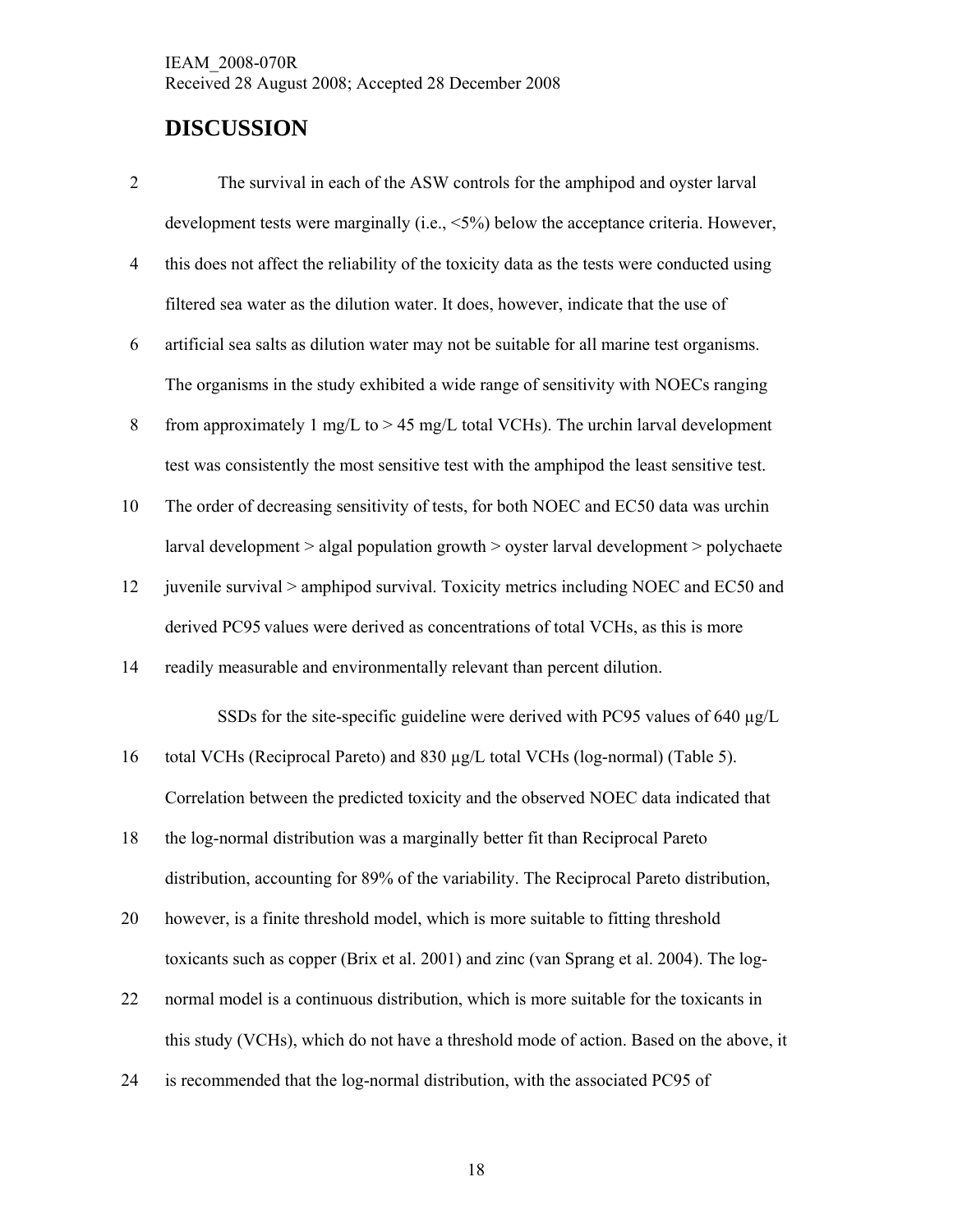Received 28 August 2008; Accepted 28 December 2008

830 µg/L total VCHs, derived using an ACR of 5 and treating larval development tests

- 2 as chronic tests, should be adopted as the site-specific guideline for the groundwater. The log-normal distribution is favored by some workers because of the strong existing
- 4 mathematical basis for its interpretation (Duboudin et al. 2004). Despite the various preferences of individuals or organization there is no theoretical basis for assuming the
- 6 SSD should conform to any particular distribution (Forbes and Forbes 1993). Newman et al. (2000) evaluated a non-parametric bootstrapping methodology, however, the
- 8 results of this were similar to the log-normal model anyway. Newman et al. (2000) concluded that although there are shortcomings associated with the assumption of
- 10 distributions for SSDs, the SSD approach provided a pragmatic method of ERAs moving forward beyond the hazard quotient (HQ) method.
- 12 In the current study, the PC95 value derived using the log-normal distribution was 830 ug/L total VCHs. The current Australian trigger values (TVs) for slightly to
- 14 moderately modified water bodies (i.e., PC95) and site specific PC95 values for VCHs vary from 100  $\mu$ g/L for vinyl chloride to 3900  $\mu$ g/L for 1,1-dichloroethene (ANZECC
- 16 and ARMCANZ 2000; Hunt et al*.* 2007). When the TVs are reviewed using the toxic unit (TU) approach (i.e., accounting for composition of the VCHs being  $\sim$ 90% 1,2-
- 18 dichloroethane [on a mass basis] and  $\sim$ 10% for the remaining components), the resulting TV for total VCHs in the groundwater would be approximately 1800 µg/L.
- 20 The derived PC95 values for the VCH mixture in the groundwater were always considerably lower than those derived using the TU approach. Assuming the various
- 22 TVs are correct, this suggests that either there are other chemicals present which have not been accounted for, or that the overall form of interaction between the chemicals is
- 24 more than additive.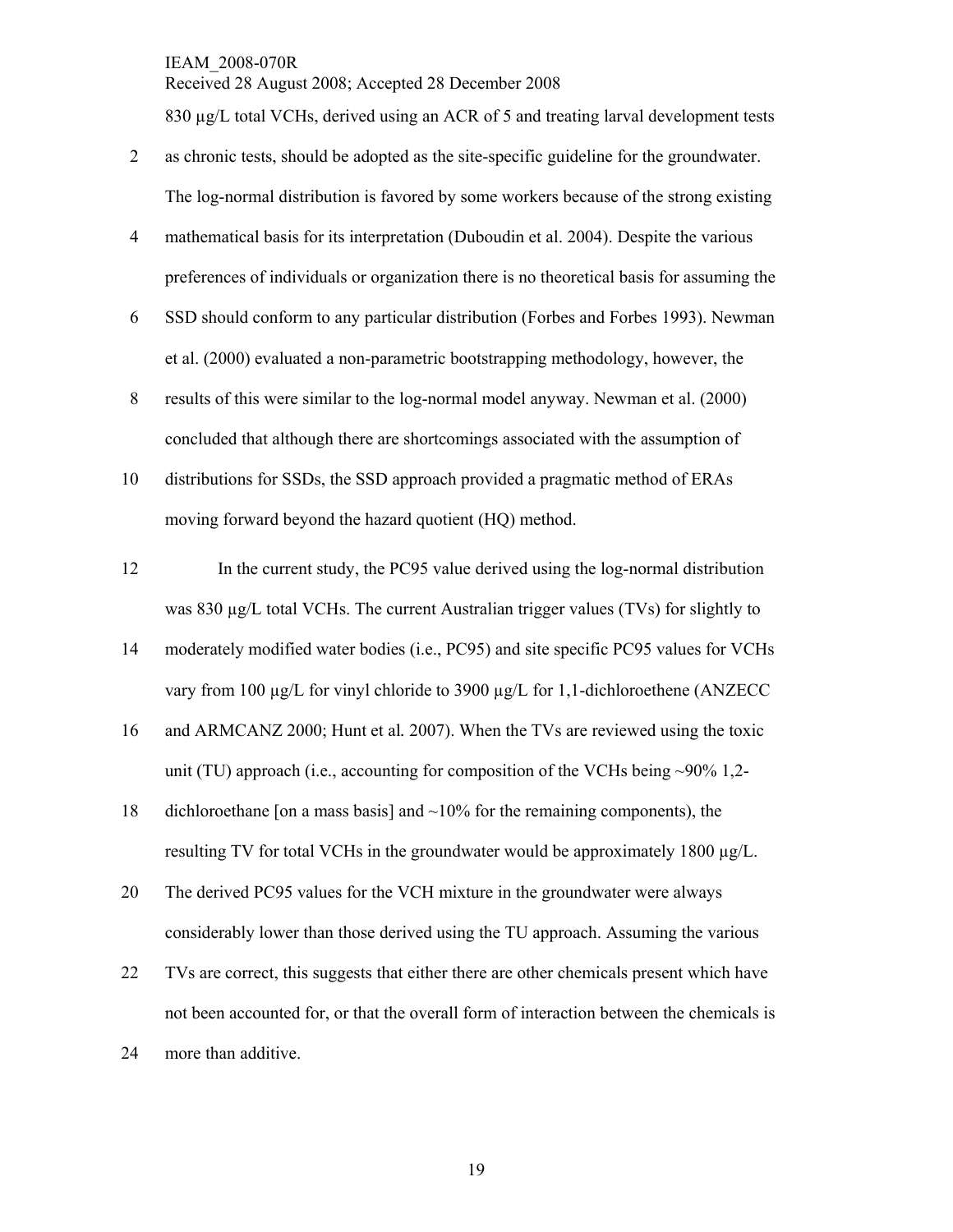Received 28 August 2008; Accepted 28 December 2008

The standard deviation of the log-normal SSD derived in the present study and

- 2 adopted for the site-specific guideline was 0.37, approximately half of the standard deviation of SSDs of 0.69 and 0.71 for narcotic contaminants derived by De Zwart
- 4 (2002) and McGrath et al*.* (2004) for narcotic contaminants. The smaller standard deviation of the SSD indicates that the curve was considerably steeper, with less
- 6 variability in species sensitivity and possibly not representative of a typical narcotic distribution. The difference in the standard deviations between the adopted SSD and
- 8 standard SSDs for narcotic contaminants may be a product of the small dataset used in the study or an underlying difference in toxicity characteristics of the mixture. The
- 10 small number of test species also increases the variability around the estimate of the hazardous concentration to 5% of organisms (HC5) (830  $\mu$ g/L), with the lower and
- 12 upper limits of the HC5 being 105  $\mu$ g/L and 1875  $\mu$ g/L, respectively.

The availability of suitable indigenous test organisms greatly affected test

- 14 species selection, test methods, and test endpoints. It has been suggested that organisms for toxicity testing, particularly in DTA studies, should be selected from the receiving
- 16 environment and not from a set of traditional test organisms, in order to reduce potential bias toward a small set of easily reared and proven organisms and increase the validity
- 18 and relevance of the testing program (Kefford et al. 2005). The Australian and New Zealand WQGs provide a flexible approach for the derivation of TVs, dependent on the
- 20 data available and where sufficient data are available, the preferred method is the SSD approach (Chapman 2001). Work undertaken by Newman et al*.* (2000) has shown that
- 22 the optimum number of species is between 10 and 30. Undertaking toxicity testing on this number of species is, however, a major undertaking, is arguably not appropriate for
- 24 a site-specific assessment, and, given the lack of available chronic indigenous test organisms available (Van Dam and Chapman 2001), would not be possible. Of the 5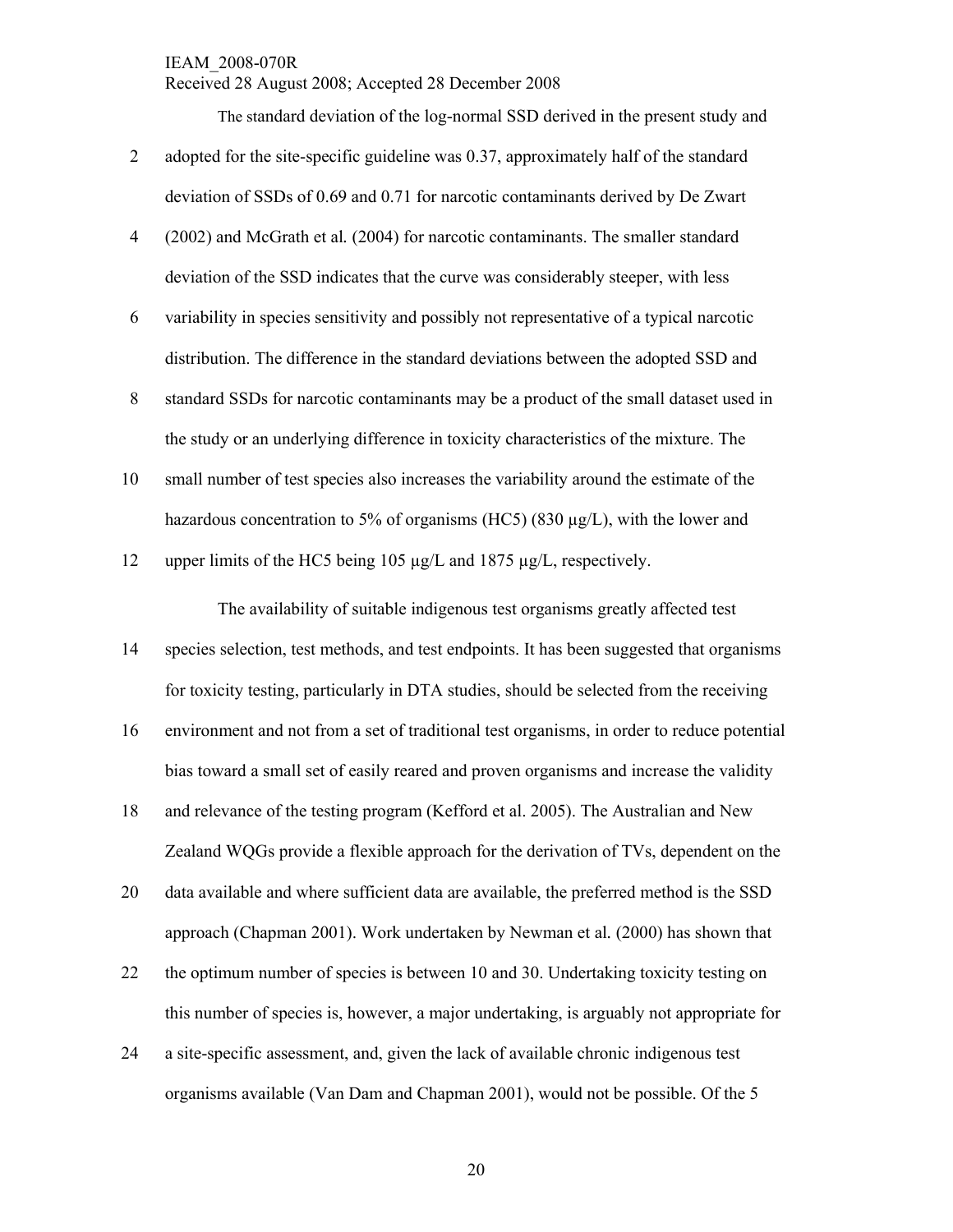Received 28 August 2008; Accepted 28 December 2008 species used in the present study, 4 are routinely used test organisms (*N. closterium*,

- 2 *A. compressa*, *S. commercialis*, and *H. tuberculata*) and 1 has not previously been used as a test organism (*D. dentata)*, however, all of the test species are considered
- 4 representative of the receiving ecosystem. The ANZECC and ARMCANZ (2000) WQGs indicate that to derive a site-specific guideline value, it is desirable to have
- 6 greater than 5 chronic tests, however, the choice is greatly restricted by the small number of indigenous organisms with suitable chronic tests available (Van Dam and
- 8 Chapman 2001). The 5 species chosen were considered to be representative of the receiving ecosystem as all are temperate marine species that are likely to be present in
- 10 the receiving waters for at least part of their life stages. The social and economic relevance of the test species, their sensitivity to the toxic mode of action and the testing
- 12 of several different trophic levels, also make the battery of test organisms suitable for derivation of site-specific guidelines for this ecosystem. Development of more
- 14 indigenous chronic tests for use in DTA and derivation of guideline values is required.

Selection of distribution type (log-normal, Burr Type III, or Pareto) had only a

- 16 small effect (typically 25%) on the derived PC95 values. There was no consistent difference between PC95 estimates of the 2 distribution types (i.e., PC95 values
- 18 estimated by the Burr Type III or Reciprocal Pareto distributions were not consistently higher or lower than PC95 values estimated by the log-normal distribution). The
- 20 influence of the selection of ACR and inclusion of larval development tests on the SSD and PC95 values was assessed by 3 additional scenarios. Increasing the ACR from 5 to
- 22 10 (Additional Scenario 1, Table 5), increased the TV by between 15% and 50%, contrary to what would be expected as increasing the ACR would decrease the
- 24 individual values in the NOEC dataset used to generate the SSDs. When the larval development tests were included as acute tests (Additional Scenario 2, Table 5) and an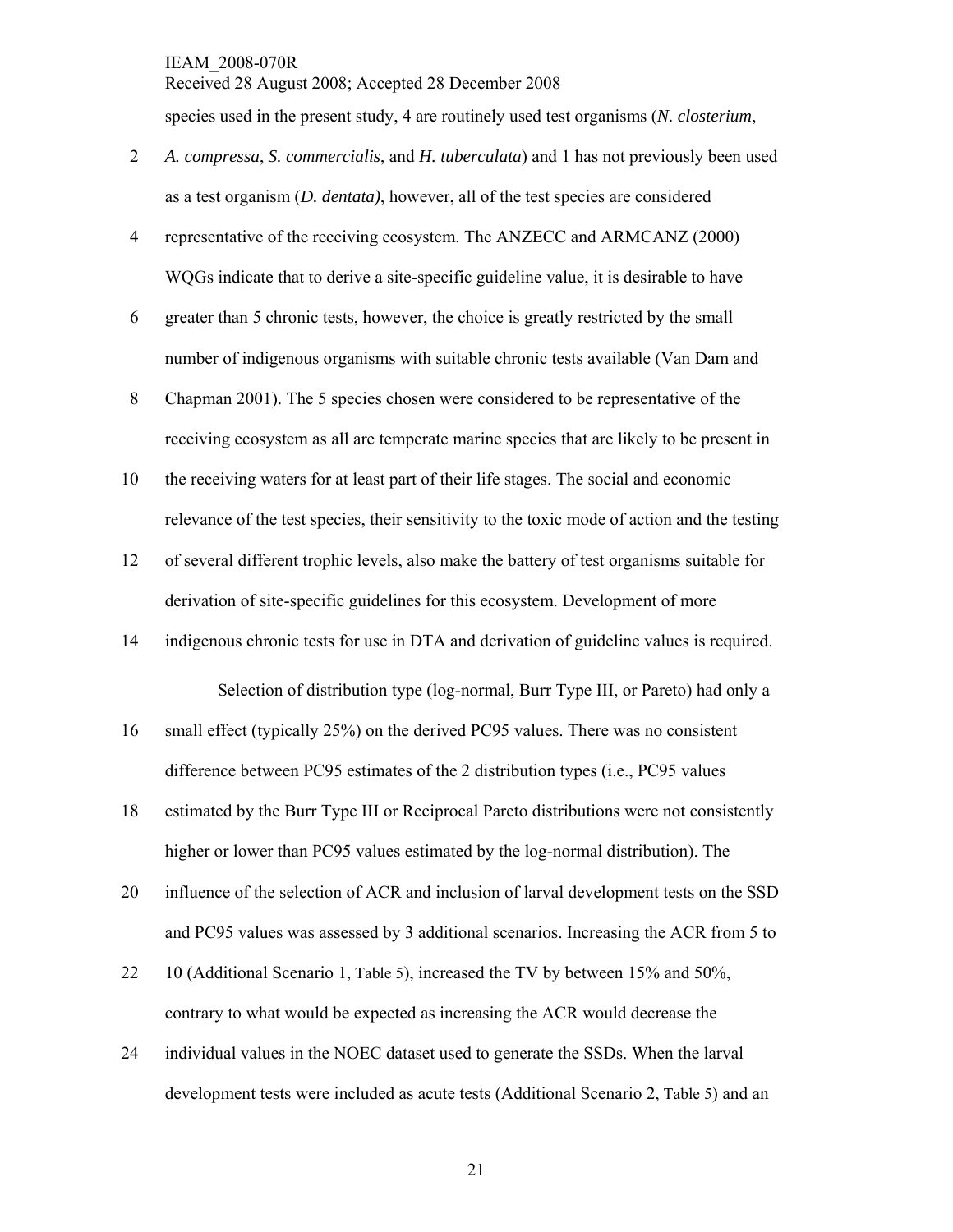Received 28 August 2008; Accepted 28 December 2008

ACR of 5 applied to the acute data, the resulting PC95 derived by BurrliOZ decreased

- 2 by 5%, however, the distribution altered from a Pareto distribution to a Burr Type III distribution. In contrast the PC95 calculated by ETX decreased by 40%. When both
- 4 input parameters were altered in the most conservative estimates (i.e., applying an ACR of 10 and including larval development tests as acute tests [Additional Scenario 3, Table
- 6 5]), the TVs decreased by approximately 3-fold irrespective of which method was used. The manipulation of input data to the SSD, through selection of the ACR and
- 8 classification of sub-chronic larval development tests as either acute or chronic tests, had a considerably greater effect on the resulting PC95, than the choice of distribution
- 10 type. This finding is similar to the observations of (Duboudin et al*.* 2004). The ACR of 5 derived for narcotic contaminants in other studies (Di Toro et al*.* 2000; De Zwart
- 12 2002) is considered more accurate than the arbitrary default ACR of 10 provided in ANZECC and ARMCANZ WQGs (2000). Since the release of the Australian WQGs in
- 14 2000 the consensus seems to have been reached (USEPA 2002; Stauber et al. 2004; Warne 2008) that ELS testing is a sub-chronic exposure and that the data can be
- 16 considered as chronic for the derivation of WQGs. Thus, the ELS data for the oyster and sea urchin should be used as chronic toxicity data to calculate site-specific PC95 values.
- 18 The dataset used for the derivation of the SSDs in the current study was relatively small with only 5 observations and the influence of selection of ACR and
- 20 classification of test type on this small number of observations was observed to result in up to a 3-fold difference in the resulting PC95 values. This number does, however, meet
- 22 the requirements of Australia and New Zealand (Kefford et al*.* 2005). Although this small dataset meets the minimum sample requirements, it does make the derived PC95
- 24 values more sensitive to transformation of the dataset (i.e., by application of ACRs or inclusion of tests as either acute of chronic tests). A review of existing extensive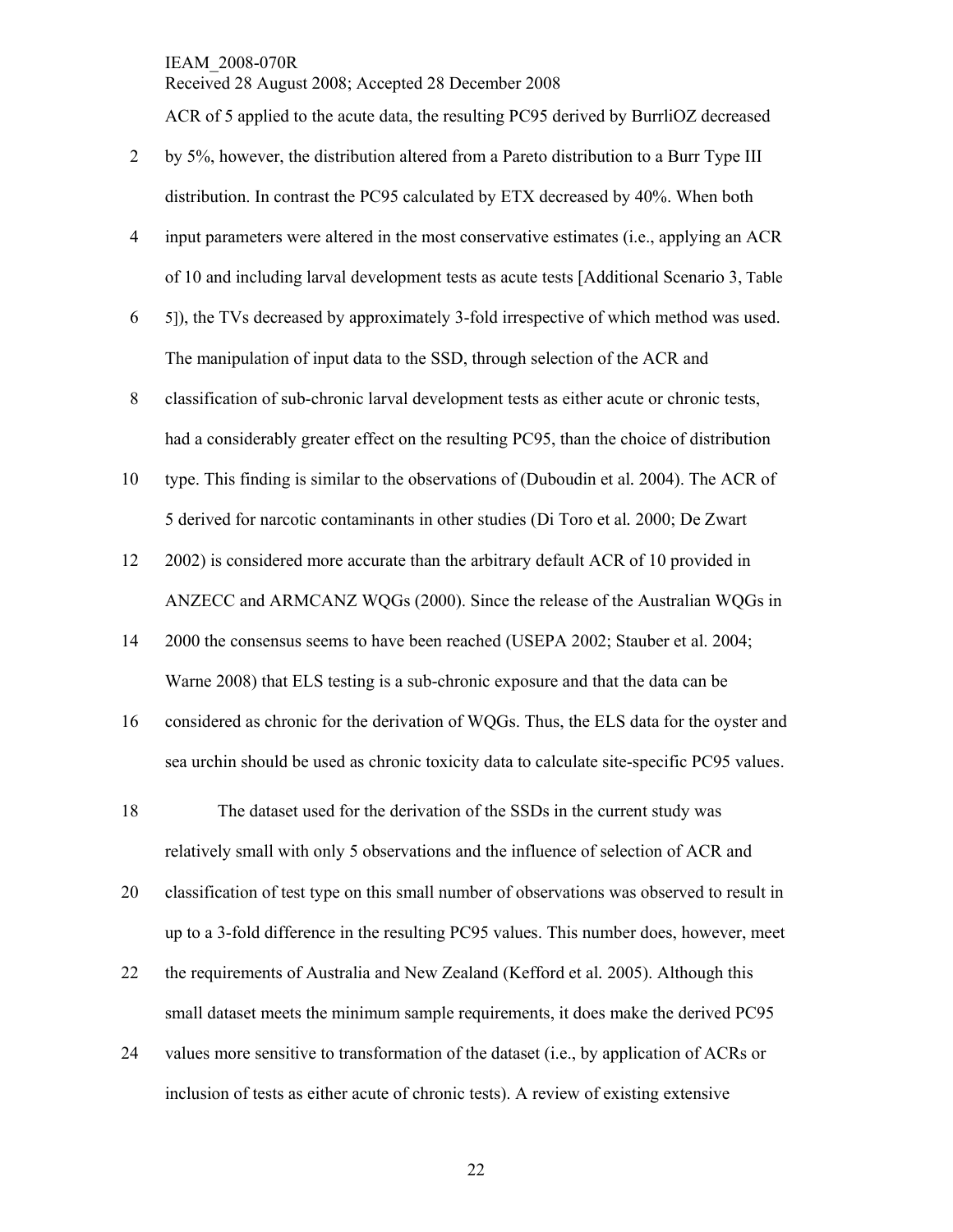datasets for pesticides suggested that at least 30 data points should be used to minimize

Received 28 August 2008; Accepted 28 December 2008

- 2 variability in derived SSDs, with this number varying between 15 and 55 (Newman et al. 2000). The same review noted that the inability to meet the required sample size to
- 4 minimize variability does not make the approach invalid, merely results and interpretation should be treated with caution (Newman et al. 2000). Between 19 and 23
- 6 data points, derived using QSARs, were used in the derivation of the ANZECC and ARMCANZ (2000) TVs for VCHs. Testing of such a large number of species, however,
- 8 is a large undertaking and probably not appropriate or warranted for derivation of sitespecific guideline values.
- 10 Although other researchers have assessed the toxicity of contaminated groundwater (Kszoz et al. 2003; Zolezzi et al. 2005), neither of these studies derived a
- 12 risk-based, site-specific guideline for contaminated groundwater using a SSD. The regulatory guidance in Australia supports the derivation of site-specific guidelines
- 14 (NEPC 1999; ANZECC and ARMCANZ 2000). The similarity between regional SSDs and site-specific SSDs, as assessed by Bossuyt et al*.* (2005), is consistent with the
- 16 conceptual underpinning and supports derivation of site-specific guidelines using SSDs. The SSD approach enables managers or regulatory authorities to select a number of
- 18 risk-based site-specific TVs which could include PC99, PC90, PC95, or PC80 values (i.e., the levels of protection provided in the Australian and New Zealand WQGs
- 20 [ANZECC and ARMCANZ 2000]) depending on the level of risk acceptable to regulatory authorities or as interim remedial targets based on the condition of the site.
- 22 The approach presented in the current study would also be suitable for incorporation into future probabilistic ecological risk assessment.

24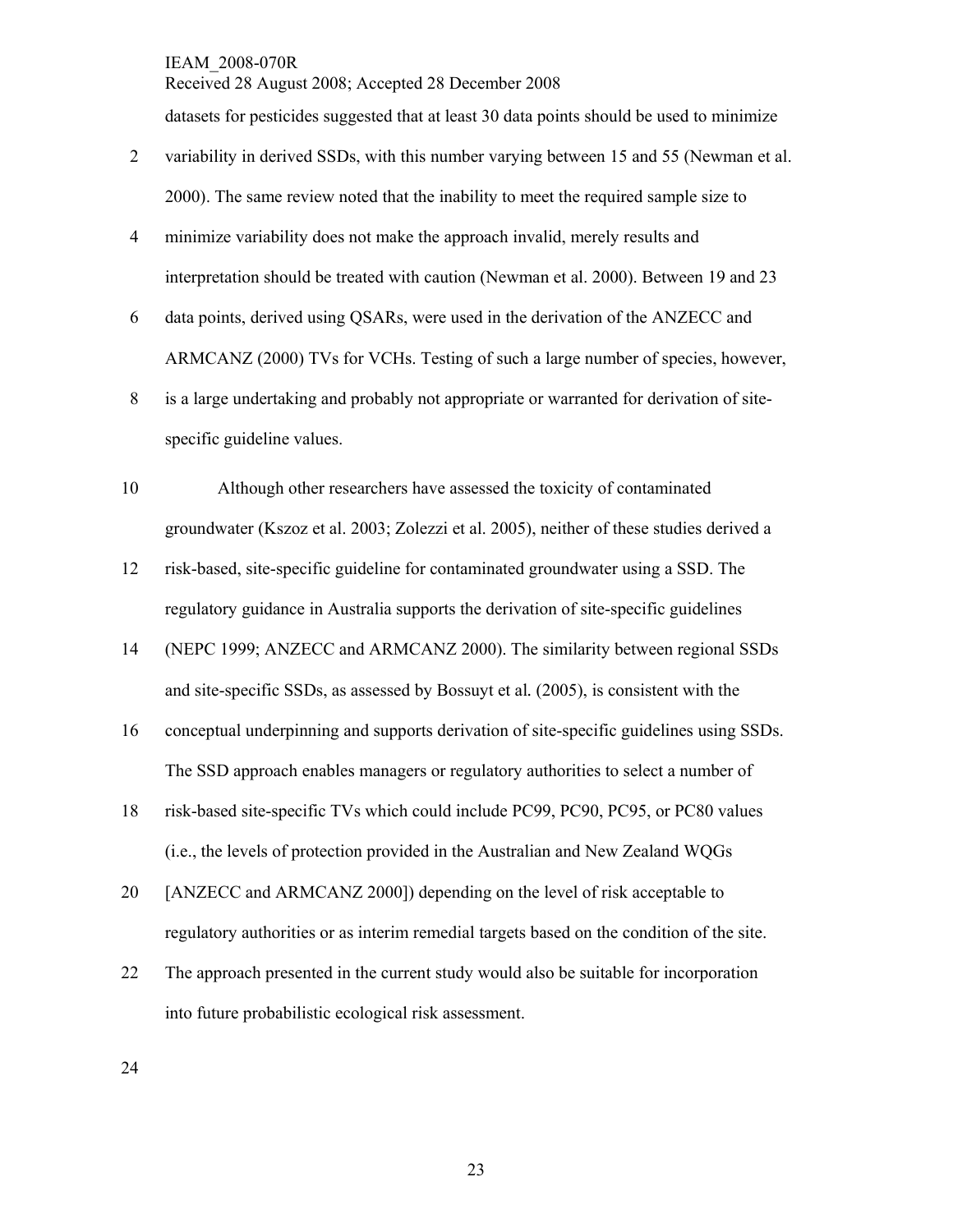### **CONCLUSIONS**

- 2 It is recommended that the SSD and PC95 value of 830 µg/L total volatile chlorinated hydrocarbons derived using the log-normal distribution be adopted as the
- 4 site-specific guideline. The log-normal distribution was a marginally better fit than the Reciprocal Pareto distribution. In addition, the Reciprocal Pareto distribution is a finite
- 6 threshold model that does not accurately reflect the toxicity of the contaminants in this study.
- 8 Choice of the type of distribution had a smaller effect (~25%) on derived PC95 values than classifying larval early life stage development tests as acute or chronic tests
- 10 and the selection of acute to chronic ratios of 5 or 10. Through deriving PC95 values in different scenarios, differences of up to 3-fold were identified. The small number of
- 12 indigenous species available for toxicity testing and the even smaller number of species for which chronic tests are available, greatly affects the choice of tests and possibly, the
- 14 derived distributions and guideline values. Therefore, continued development of chronic indigenous test organisms is recommended.
- 16 The current study demonstrated that a site-specific, risk-based guideline for a complex mixture of VCHs may be derived using an SSD from DTA on a battery of

<sup>18</sup> indigenous test species.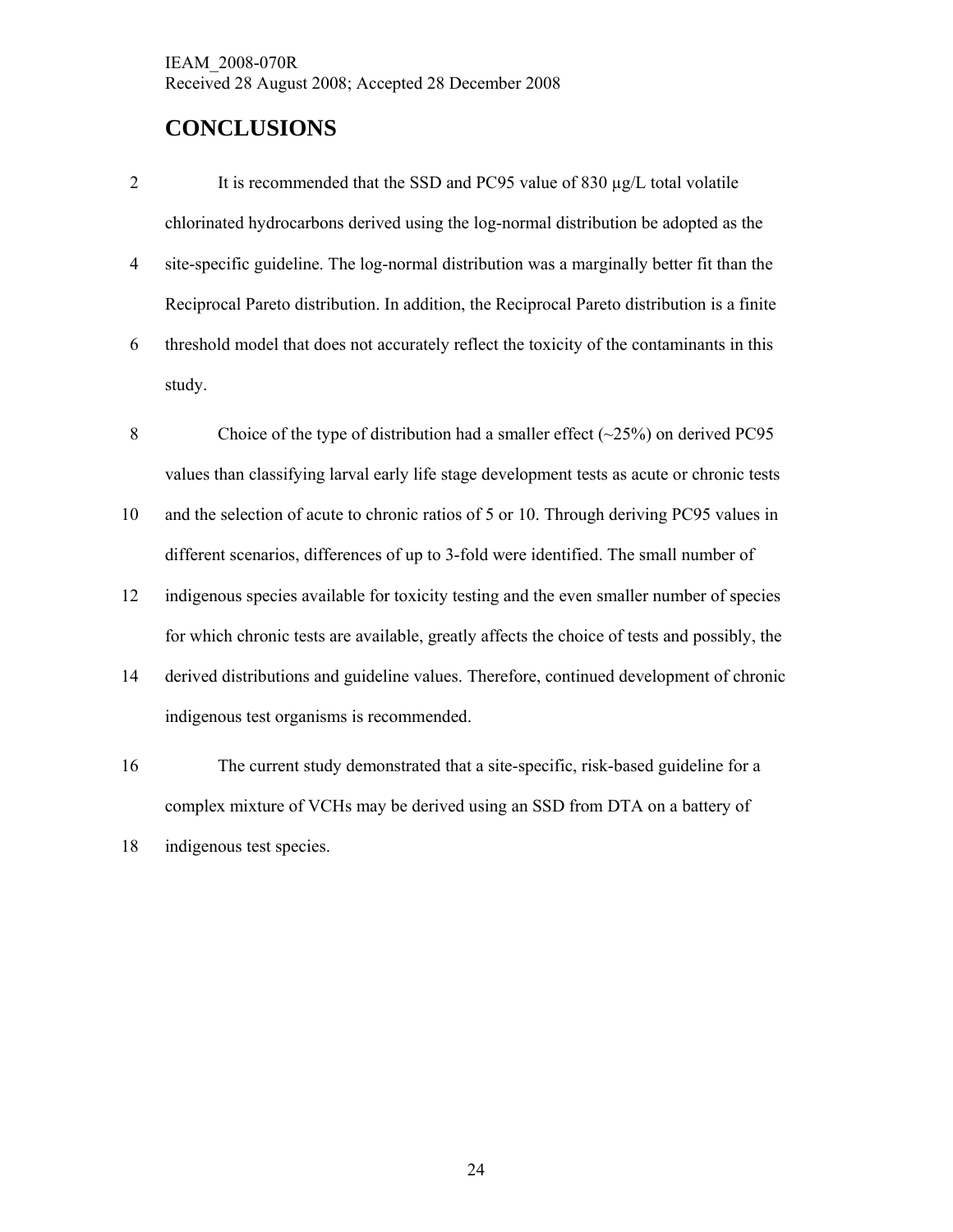### **ACKNOWLEDGMENTS**

2 This work was supported by Orica Australia Pty Ltd and ALS Environmental

Pty Ltd and was greatly improved by comments from two anonymous reviewers.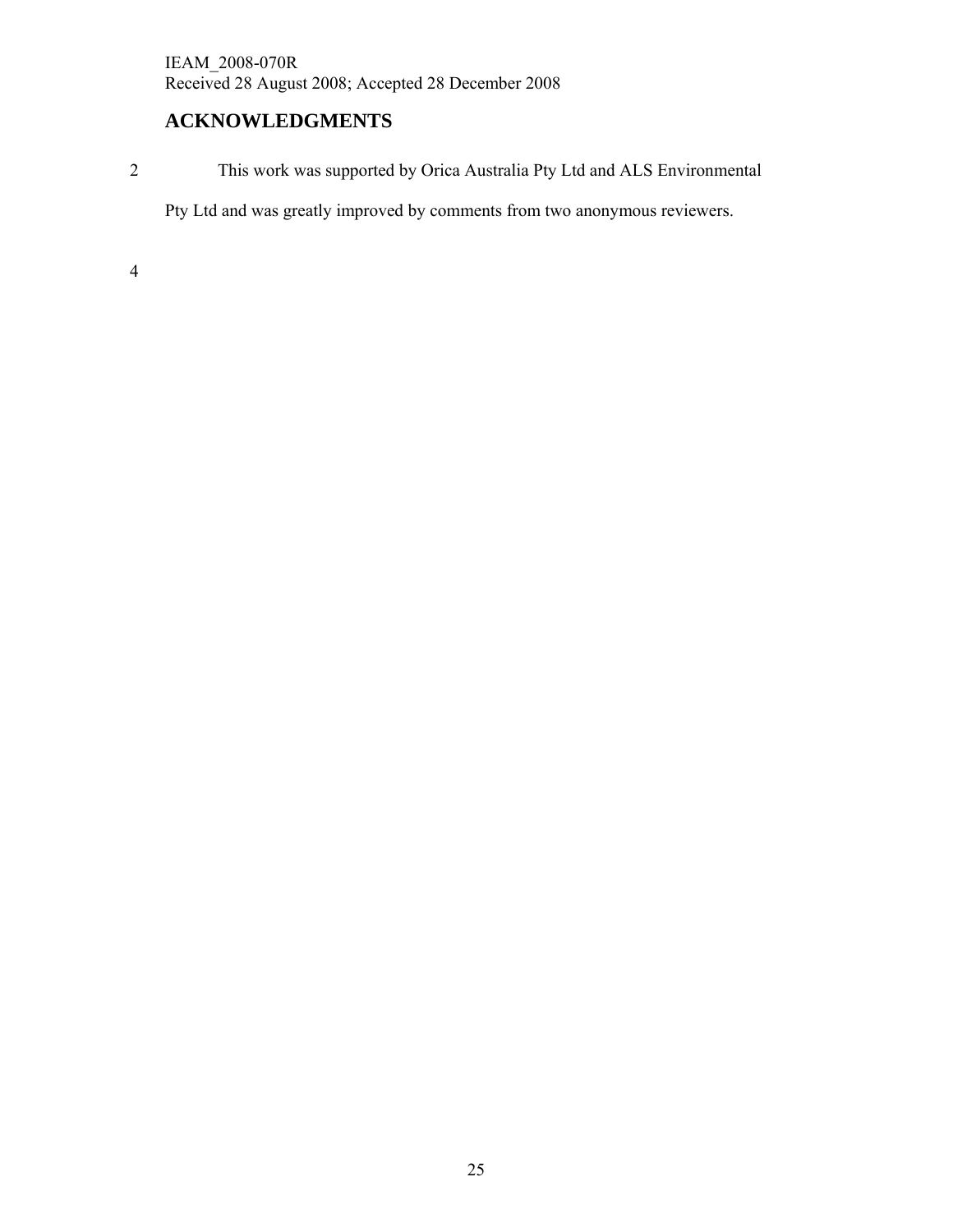### **REFERENCES**

| $\overline{2}$ | [ANZECC and ARMCANZ] Australian and New Zealand Environment and                      |
|----------------|--------------------------------------------------------------------------------------|
|                | Conservation Council and Agriculture and Resource Management Council of              |
| 4              | Australia and New Zealand, National Water Quality Management Strategy. 2000.         |
|                | Australian and New Zealand Guidelines for Fresh and Marine Water Quality.            |
| 6              | [APHA] American Public Health Association. 1998. Standard Methods for the            |
|                | Examination of Water and Wastewater. 20th ed. Washington DC: American                |
| 8              | Water Works Association and the Water Environment Federation.                        |
|                | [ASTM] American Society for Testing and Materials. 1995. Standard guide for          |
| 10             | conducting static acute toxicity tests with echinoid embryos. ASTM E-1563,           |
|                | Annual Book of ASTM Standards, Volume 11.04. Philadelphia (PA): ASTM.                |
| 12             | AWT ES&T, PL <b>[CE: QUERY AU. FOR FULL NAME]</b> . 1996. Toxicity testing of        |
|                | sewage effluent from coastal STPs in the Sydney and Illawarra regions. Sydney        |
| 14             | Water Corporation. [CE: QUERY AU. FOR PUBLISHER CITY/PROVINCE]                       |
|                | Bossuyt BTA, Muyssen BTA, Janssen CR.2005. Relevance of generic and site-specific    |
| 16             | species sensitivity distributions in the current risk assessment procedures for      |
|                | copper and zinc. Environ Toxicol Chem 24:470-478.                                    |
| 18             | Campbell E, Palmer MJ, Shao Q, Warne M StJ, Wilson D. 2000. BurrliOZ: A computer     |
|                | program for calculating toxicant trigger values for the ANZECC and ARMCANZ           |
| 20             | water quality guidelines, Perth (AU). [CE: QUERY AU. FOR PUBLISHER                   |
|                | <b>NAME, CITY, PROVINCE]</b>                                                         |
| 22             | Carey J, Cook P, Giesy J, Hodson P, Muir D, Owens W, Soloman K. 1998.                |
|                | Ecotoxicological Risk Assessment of the Chlorinated Organic Chemicals.               |
| 24             | Pensacola (FL): Society of Environmental Toxicology and Chemistry.                   |
|                | Chapman J. 2001. The revised Australian and New Zealand water quality guidelines for |
| 26             | toxicants: Approach to their derivation and application. Australasian Journal of     |
|                | Ecotoxicology 7:95-108.                                                              |
| 28             | Chapman PM, Fairbrother A, Brown D. 1998. A critical evaluation of safety            |
|                | (uncertainty) factors for ecological risk assessment. Environ Toxicol Chem 17:99-    |
| 30             | 108.                                                                                 |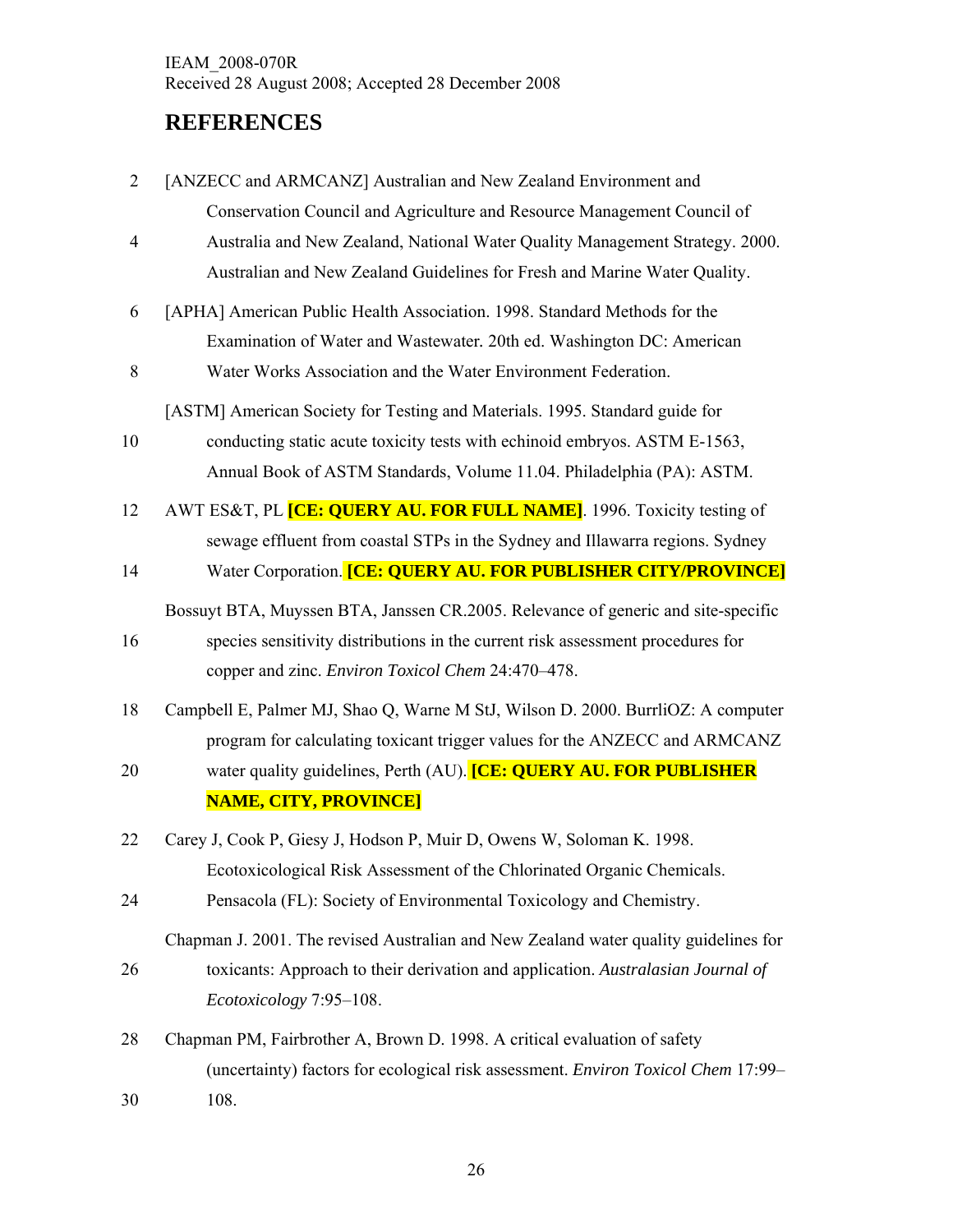|                | Received 28 August 2008; Accepted 28 December 2008                                       |
|----------------|------------------------------------------------------------------------------------------|
|                | De Zwart D. 2002. Observed regularities in species-sensitivity distributions for aquatic |
| $\overline{2}$ | species. In: Posthuma L, Suter GW, Traas TP, editors. Species Sensitivity                |
|                | Distributions in Ecotoxicology. Boca Ration (FL): Lewis. p 133–154.                      |
| $\overline{4}$ | Di Toro DM, McGrath JA. 2000. Technical basis for narcotic chemicals and polycyclic      |
|                | aromatic hydrocarbon criteria. II. Mixtures and sediments. Environ Toxicol Chem          |
| 6              | 19:1971-1982.                                                                            |
|                | Di Toro DM, McGrath JA, Hansen DJ. 2000. Technical basis for narcotic chemicals and      |
| 8              | polycyclic aromatic hydrocarbon criteria. I. Water and tissue. Environ Toxicol           |
|                | Chem 19:1951-1970.                                                                       |
| 10             | Diamond J, Daley C. 2000. What is the relationship between whole effluent toxicity and   |
|                | instream biological condition? Environ Toxicol Chem 19:158-168.                          |
| 12             | Doyle CJ, Pablo F, Lim RP, Hyne RV. 2003. Assessment of metal toxicity in sediment       |
|                | pore water from Lake Macquarie, Australia. Arch Environ Contam Toxicol                   |
| 14             | 44:343-350.                                                                              |
|                | Duboudin C, Ciffroy P, Magaud H. 2004. Effects of data manipulation and statistical      |
| 16             | methods on species sensitivity distributions. Environ Toxicol Chem 23:489-499.           |
|                | Edgar GJ. 1997. Australian Marine Life. Melbourne (AU): Reed Books.                      |
| 18             | Escher BI, Hermens JLM. 2002. Modes of action in ecotoxicology: Their role in body       |
|                | burdens, species sensitivity, QSARs, and mixture effects. Environ Sci Technol            |
| 20             | 36:4201-4217.                                                                            |
|                | Forbes TL, Forbes VE. 1993. A critique of the use of distribution-based extrapolation    |
| 22             | models in ecotoxicology. Funct Ecol 7:249-254.                                           |
|                | Galassi S, Vighi M. 1981. Testing toxicity of volatile substances with algae.            |
| 24             | Chemosphere 10:1123-1126.                                                                |
|                | Grothe DR, Dickson KL, Reed-Judkins DK. 1996. Whole Effluent Toxicity Testing: An        |
| 26             | Evaluation of Methods and Prediction of Receiving System Impacts. Pensacola              |
|                | (FL): Society of Environmental Toxicology and Chemistry.                                 |
| 28             | Herman DC, Inniss WE, Mayfield CI. 1990. Impact of volatile aromatic hydrocarbons,       |
|                | alone and in combination, on growth of freshwater algae Selenastrum                      |
| 30             | capricornutum. Aquat Toxicol 18:87-100.                                                  |
|                |                                                                                          |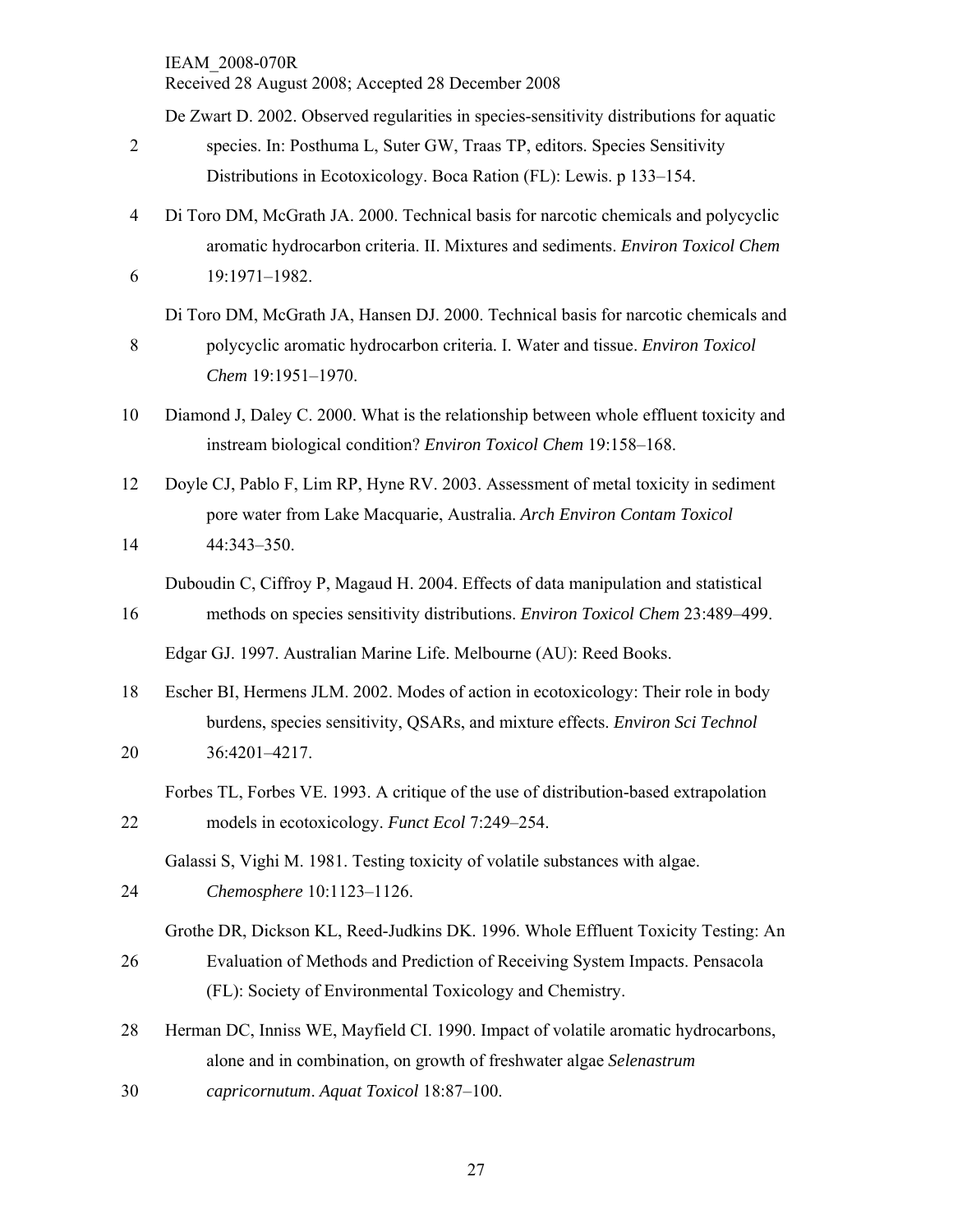Hunt JE, Birch G, Warne M StJ. 2007. Deriving trigger values for, and assessing hazard

- 2 posed by, volatile chlorinated hydrocarbons in a Sydney estuary. *Australasian Journal of Ecotoxicology* 13:33–42.
- 4 Hunt JE, Birch G, Warne M StJ, Krassoi R. 2009. Evaluation of a methodology for toxicity testing of volatile chlorinated hydrocarbons on marine organisms. *Bull*  6 *Environ Contam Toxicol* (forthcoming).

Johnson I, Hutchings M, Benstead R, Thain J, Whitehouse P. 2004. Bioassay selection,

- 8 experimental design and quality control/assurance for use in effluent assessment and control. *Ecotoxicology* 13:437–447.
- 10 Kefford BJ, Palmer CG, Jooste S, Warne M StJ, Nugegoda D. 2005. What is meant by "95% of species"? An argument for the Inclusion of Rapid Tolerance Testing. 12 *Human and Ecological Risk Assessment* 11:1025–1046.

Krassoi R. 1996. Adaptation of the 48 h larval abnormality test using the doughboy

- 14 scallop and Sydney rock oyster to the assessment of sediments, O108. In:
- Proceedings of the International Symposium on Environmental Chemistry and 16 Toxicology (InterSECT), Sydney (AU). **[CE: QUERY AU. FOR PUBLISHER**

#### **NAME, CITY, PROVINCE]**

- 18 Kszoz LA, Talmage SS, Konetsky BK, Rottero T. 2003. Derivation of aquatic screening benchmarks for 1,2-dibromoethane. *Arch Environ Contam Toxicol* 45:66–71.
- 20 Mayer P, Nyholm N, Verbruggen EMJ, Hermens JLM, Tolls J. 2000. Algal growth inhibition test in filled, closed bottles for volatile and sorptive materials. *Environ*  22 *Toxicol Chem* 19:2551–2556.
	- McCarty LS, Mackay D. 1993. Enhancing toxicological modelling and assessment,
- 24 body residues and modes of action. *Environ Sci Technol* 27:1719–1728.

McGrath JA, Parkerton TF, Di Toro DM. 2004. Application of the narcosis target lipid 26 model to algal toxicity and deriving predicted-no-effect concentrations. *Environ Toxicol Chem* 23:2503–2517.

- 28 [NEPC] National Environment Protection Council. 1999. Schedule B(5) Guideline on Ecological Risk Assessment. National Environment Protection Measure
- 30 (Assessment of Site Contamination) 1999, 45. In: NEPC, editors. **[CE: QUERY**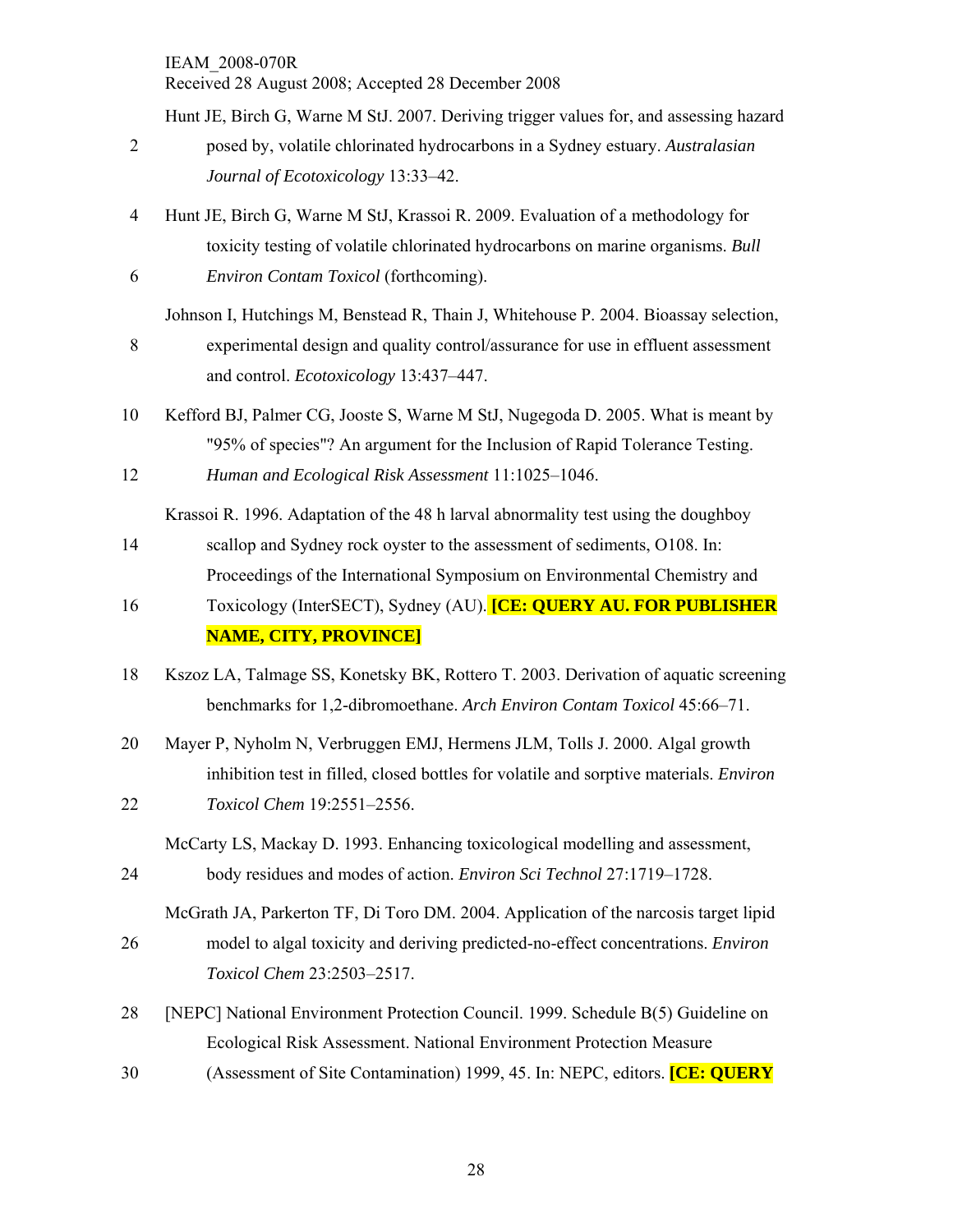#### **AU. IF REFERENCE IS COMPLETE. SEEMS TO BE MISSING**

#### 2 **SOMETHING]**

Newman MC, Ownby DR, Mezin LCA, Powell DC, Christensen TRL, Lerberg SB,

4 Anderson B-A. 2000. Applying species-sensitivity distributions in ecological risk assessment: Assumptions of distribution type and sufficient numbers of species. 6 *Environ Toxicol Chem* 19:508–515.

Posthuma L, Suter GW, Trass TP. 2002. Species Sensitivity Distributions in

- 8 Ecotoxicology. Boca Raton (FL): Lewis, CRC.
	- Rose RM, Warne M StJ, Lim RP. 1997. Inter-species conversion equations for
- 10 predicting toxicity of non-polar narcotic chemicals to *Ceriodaphnia dubia*. *Australasian Journal of Ecotoxicology* 3:75–83.
- 12 Shao Q. 1990. Estimation for hazardous concentrations based on NOEC toxicity data: An alternative approach. *Environmetrics* 11:583–595.
- 14 Stauber J. 2003. Sediment Toxicity Testing in Australia. Workshop on Sediment Quality Assessment. Christchurch (NZ): SETAC/ASE.
- 16 Stauber JL, Tsai J, Vaughan G, Peterson SM, Brockbank CI. 1994. Algae as indicators of toxicity of BEKM effluents, 1-82. National Pulp Mills Research Program 18 Technical Report Series 3. Canberra (AU): CSIRO.
- Tinsley D, Wharfe J, Campbell D, Chown P, Taylor D, Upton J, Taylor C. 2004. The 20 use of Direct Toxicity Assessment in the assessment and control of complex effluents in the UK: A Demonstration Programme. *Ecotoxicology* 13:423–436.
- 22 [USEPA] US Environmental Protection Agency. 1994. Short term methods for estimating the chronic toxicity of effluents and receiving waters to marine and 24 estuarine organisms, 2nd ed. Cincinnati (OH): USEPA, Environmental Monitoring Systems Laboratory. EPA/600/4-91/003.
- 26 [USEPA] US Environmental Protection Agency. 1996a. Bivalve acute toxicity test (embryo larval) OPPTS 850.1055. Ecological Effects Test Guidelines. In: USEPA,
- 28 Prevention, Pesticides and Toxic Substances, editors. EPA/712/C-96/137.

[USEPA] US Environmental Protection Agency. 1996b. Penaeid acute toxicity test

30 OPPTS 850.1045. Ecological Effects Test Guidelines, USEPA, Prevention, Pesticides and Toxic Substances. EPA/712/C-96/137.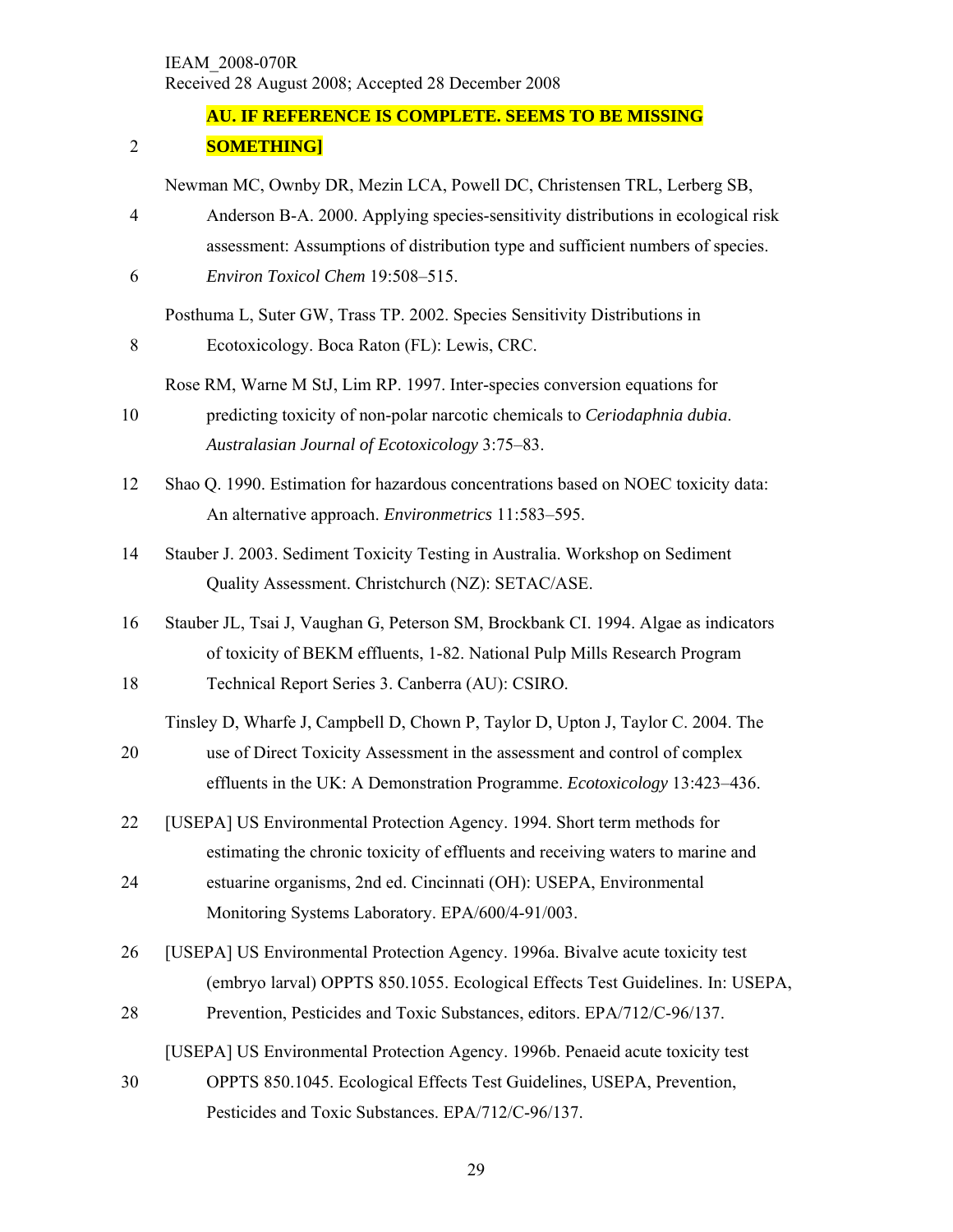[USEPA] US Environmental Protection Agency. 1996c. Test Methods for Evaluating

2 Solid Waste; Revision 2 Volume B. Washington DC: USEPA.

[USEPA] US Environmental Protection Agency. 2000. Method Guidance and

- 4 Recommendations for Whole Effluent Toxicity (WET) Testing (40CFR Part 136). **[CE: QUERY AU. FOR PUBLISHER CITY/PROVINCE]:** USEPA.
- 6 [USEPA] US Environmental Protection Agency. 2002. Short Term Methods for Estimating the Chronic Toxicity of Effluents and Receiving Waters to Marine and
- 8 Estuarine Organisms. **[CE: QUERY AU. FOR PUBLISHER CITY/PROVINCE]:** USEPA.
- 10 Van Dam RA, Chapman J. 2001. Direct Toxicity Assessment (DTA) for Water Quality Guidelines in Australia and New Zealand. *Australasian Journal of Ecotoxicology* 12 7:175–198.

Van Wezel AP, Opperhuizen A. 1995. Narcosis due to environmental pollutants in

- 14 aquatic organisms: Residue-based toxicity, mechanisms, and membrane burdens. *Crit Rev Toxicol* 25:255–279.
- 16 Waller WT, Ammann LP, Birge WJ, Dickson KL, Dorn PB, LeBlanc NE, Mount DI, Parkhurst BR, Preston HR, Schimmel SC, Spacie A, Thursby GB. 1996.
- 18 Predicting Instream Effects from WET tests. In: Grothe DR, Dickson KL, Reed-Judkins DK, editors. Whole Effluent Toxicity Testing: An evaluation of Methods
- 20 and Prediction of Receiving System Impacts. Pensacola (FL): SETAC. p 271–286.

Warne M StJ. 1998. Critical review of methods to derive water quality guidelines for

- 22 toxicants and a proposal for a new framework. Canberra (AU): Supervising Scientist. Supervising Scientist Report 135.
- 24 Warne M StJ. 2008. Draft recommendations on whole effluent toxicity testing for the Desalination Plant Desal II. **[CE: QUERY AU. FOR PUBLISHER**  26 **CITY/PROVINCE]:** CSIRO.
- Wharfe J. 2004. Hazardous chemicals in complex mixtures–a role for direct toxicity
- 28 assessment. *Ecotoxicology* 13:413–421. Wharfe J, Tinsley D, Crane M. 2004. Managing complex mixtures of chemicals–a
- 30 forward look from the regulators' perspective. *Ecotoxicology* 13:485–492.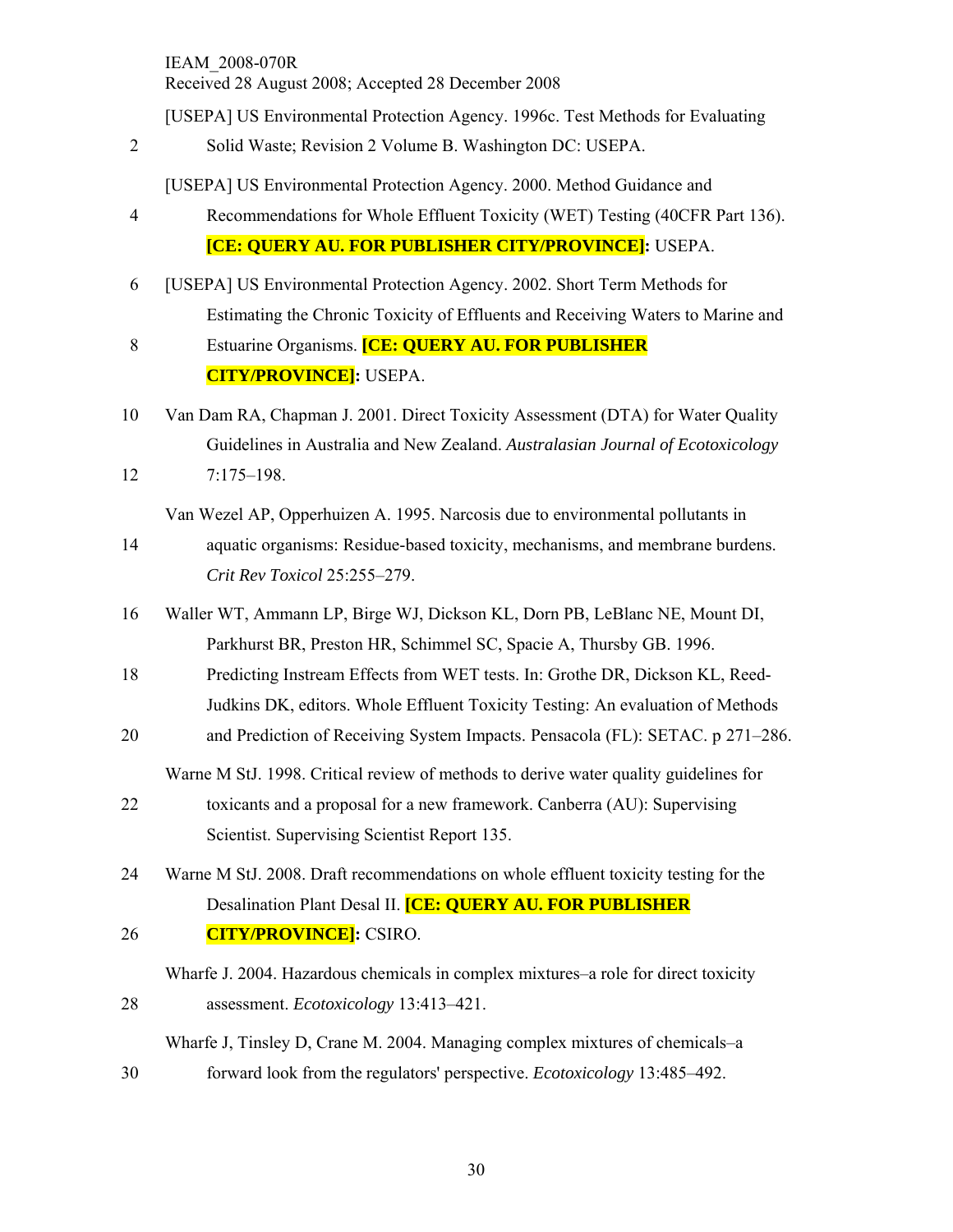Widdows J. 1993. Marine and Estuarine Invertebrate Toxicity Tests. Oxford (UK):

2 Blackwell Scientific.

Woodward-Clyde. 1996. ICI Botany, Groundwater Stage 2 Survey, Contract S2/C3

- 4 Water/Soil Phase 2, Sydney (AU)**: [CE: QUERY AU. FOR PUBLISHER NAME].**
- 6 Woodworth JG, King C, Miskiewicz AG, Laginestra E, Simon J. 1999. Assessment of the comparative toxicity of sewage effluent from 10 sewage treatment plants in
- 8 the area of Sydney, Australia using an amphipod and two sea urchin bioassays. *Mar Pollut Bull* 39:174–178.
- 10 Zolezzi M, Cattaneo C, Tarazona JV. 2005. Probabilistic ecological risk assessment of 1,2,4-trichlorobenzene at a former industrial contaminated site. *Environ Sci*
- 12 *Technol* 39:2920–2926.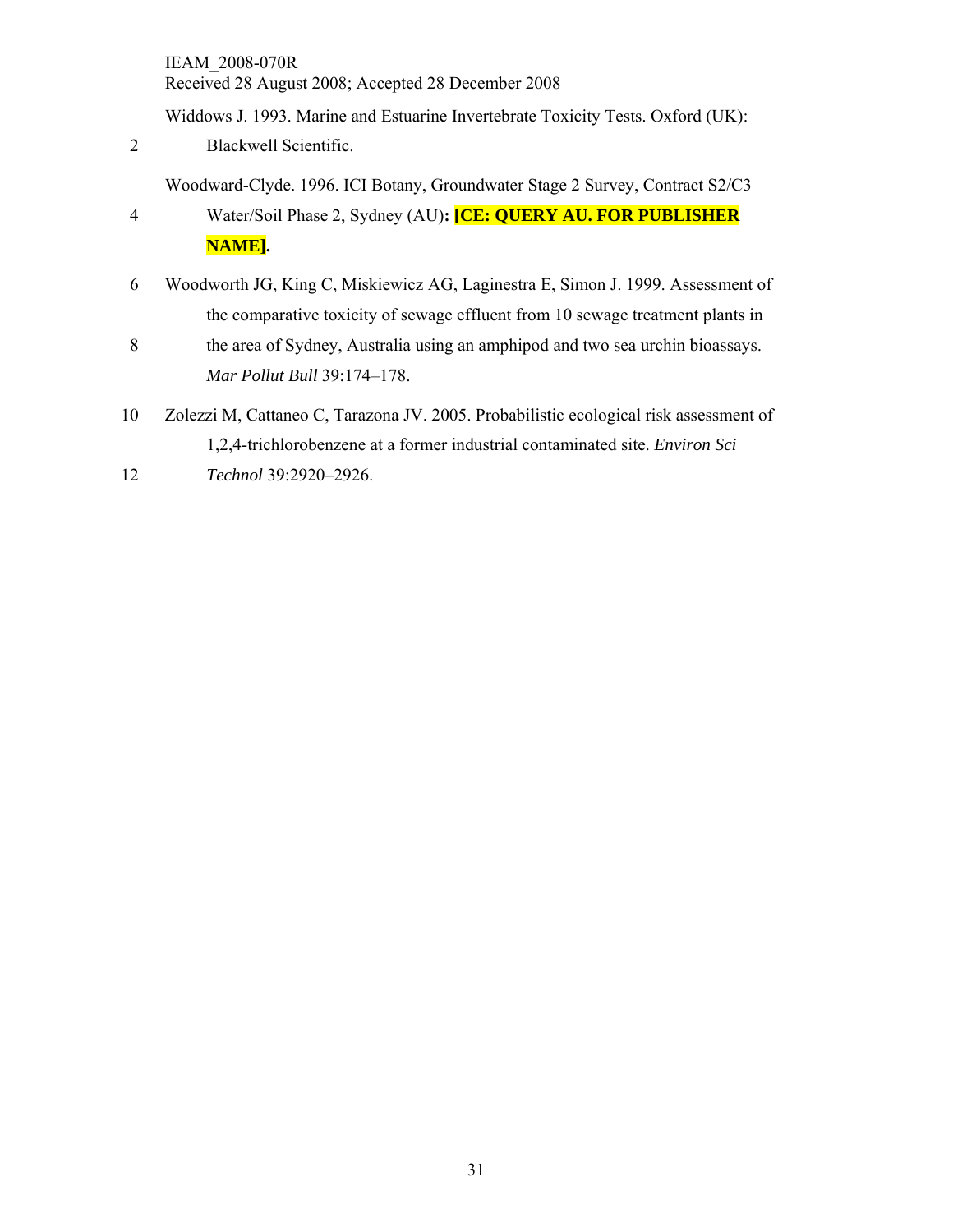### **Table 1 Summary of toxicity test conditions**

| Test species                                                              | Sea urchin                                   | Rock oyster                              | <b>Benthic Alga</b>                                                          | Polychaete                                                           | Amphipod                                    |  |
|---------------------------------------------------------------------------|----------------------------------------------|------------------------------------------|------------------------------------------------------------------------------|----------------------------------------------------------------------|---------------------------------------------|--|
|                                                                           | Heliocidaris                                 | Saccostrea                               | Nitzschia closterium                                                         | Diopatra dentata                                                     | Allorchestes                                |  |
|                                                                           | tuberculata                                  | commercialis                             | (CSIRO Strain CS-5)                                                          |                                                                      | compressa                                   |  |
| Test type                                                                 | Static, non-renewal                          | Static, non-renewal                      | Static, non-renewal                                                          | Static, renewal at 48<br>hours                                       | Static, renewal at 48<br>hours              |  |
| Test duration                                                             | 72-hour                                      | 72 hours                                 | 72-hour                                                                      | 96-hour                                                              | 96-hour                                     |  |
| Test end-point                                                            | Normal pluteus larvae                        | Larval development to<br>D-veliger stage | Cell yield at 72-h                                                           | Survival                                                             | Survival                                    |  |
| Test temperature                                                          | $20 \pm 1$ <sup>o</sup> C                    | $20 \pm 1$ <sup>o</sup> C                | $21 \pm 1$ °C                                                                | $20 \pm 1$ <sup>o</sup> C                                            | $20 \pm 1$ <sup>o</sup> C                   |  |
| Test salinity                                                             | $35 \pm 1\%$                                 | 35±1‰                                    | $35 \pm 1 \%$                                                                | $35 \pm 1 \%$                                                        | $35 \pm 1 \%$                               |  |
| Test chamber size /<br>volume                                             | 44 mL glass vial with<br>zero headspace      | 44 mL glass vials with<br>zero headspace | 44 mL glass vials with<br>zero headspace                                     | 500 mL in 1 L glass<br>jars with Teflon <sup>TM</sup><br>lined lids. | 500 mL in 1 L glass<br>jars with lids.      |  |
| Source of test<br>Field collection,<br>Sydney coastal region<br>organisms |                                              | Oyster farms /<br>hatchery reared        | <b>CSIRO</b> Marine Algal<br>Supply Service (Strain<br>CS-5) in Hobart, Tas. | Aquabait Pty Ltd,<br>Dora Creek, NSW                                 | Field collected,<br>Portarlington, Victoria |  |
| Test concentrations<br>Effluent (%)                                       | 0.75%, 1.5%, 3.1%, 6.25%, 2.5%, 25% and 50%. |                                          |                                                                              | 6.25%, 12.5%, 25% and 50%                                            |                                             |  |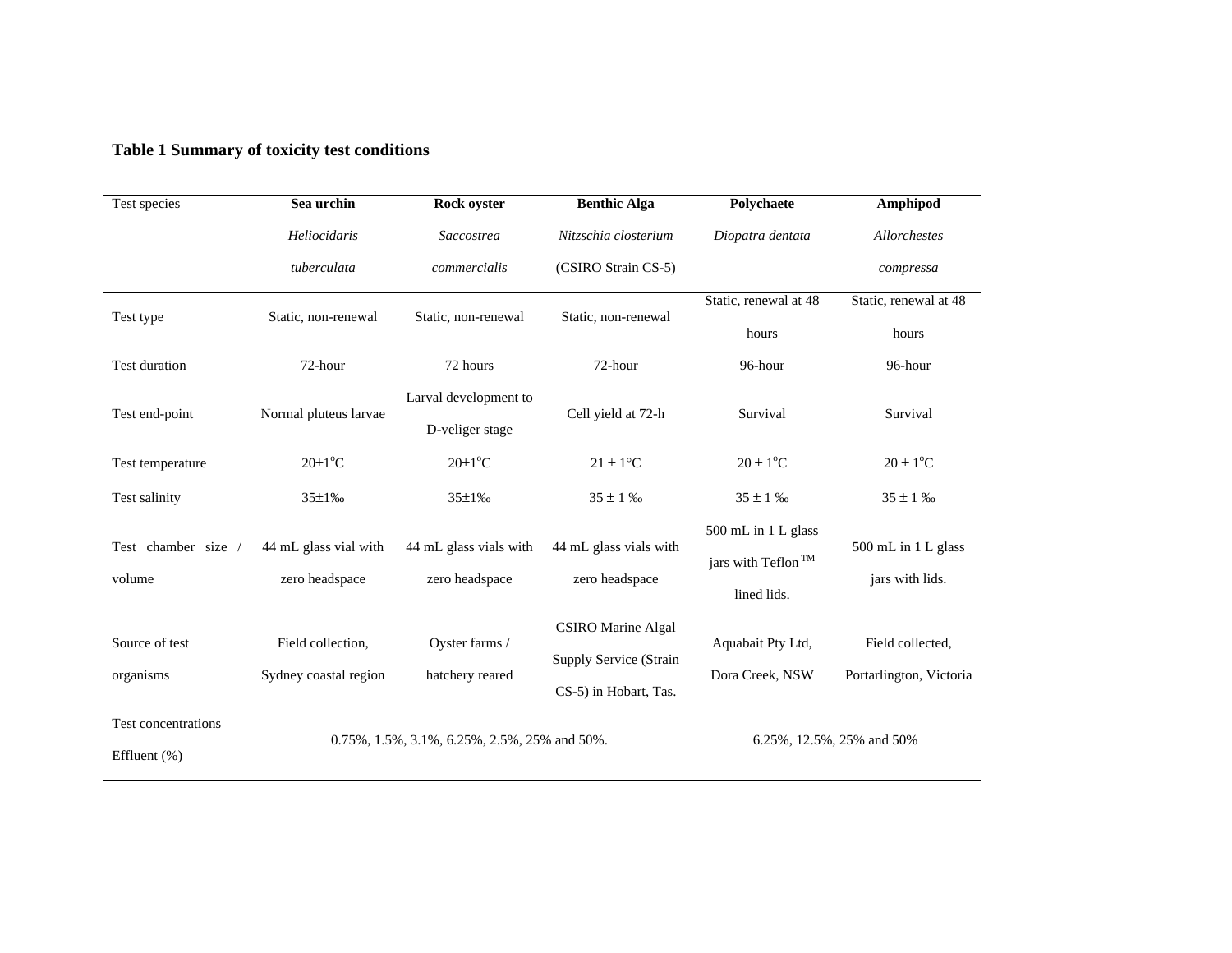**Table 2 Volatile chlorinated hydrocarbons (VCHs) in the 50% dilution of the groundwater mixture and available ANZECC and ARMCANZ (2000) trigger values.** 

| Analyte                   | Trigger Value $(\mu g/L)$ | 50% Effluent $(\mu g/L)$ |
|---------------------------|---------------------------|--------------------------|
| carbon tetrachloride      | 240                       | 416                      |
| chloroform                | 370                       | 594                      |
| 1.1.2.2-tetrachloroethane | 400                       | 45                       |
| 1.1.2-trichloroethane     | 1,900                     | 146                      |
| 1.1-dichloroethane        | 1,450                     | 33                       |
| 1.2-dichloroethane        | 1,900                     | 44100                    |
| tetrachloroethene         | 70                        | 674                      |
| trichloroethene           | 330                       | 416                      |
| 1.1-dichloroethene        | 3,900                     | 24                       |
| cis-1.2-dichloroethene    | 1,250                     | 447                      |
| vinyl chloride            | 100                       | 675                      |
| <b>Total VCHs</b>         |                           | 47570                    |

Trigger values in italics were presented in Hunt et al*.*, (2007)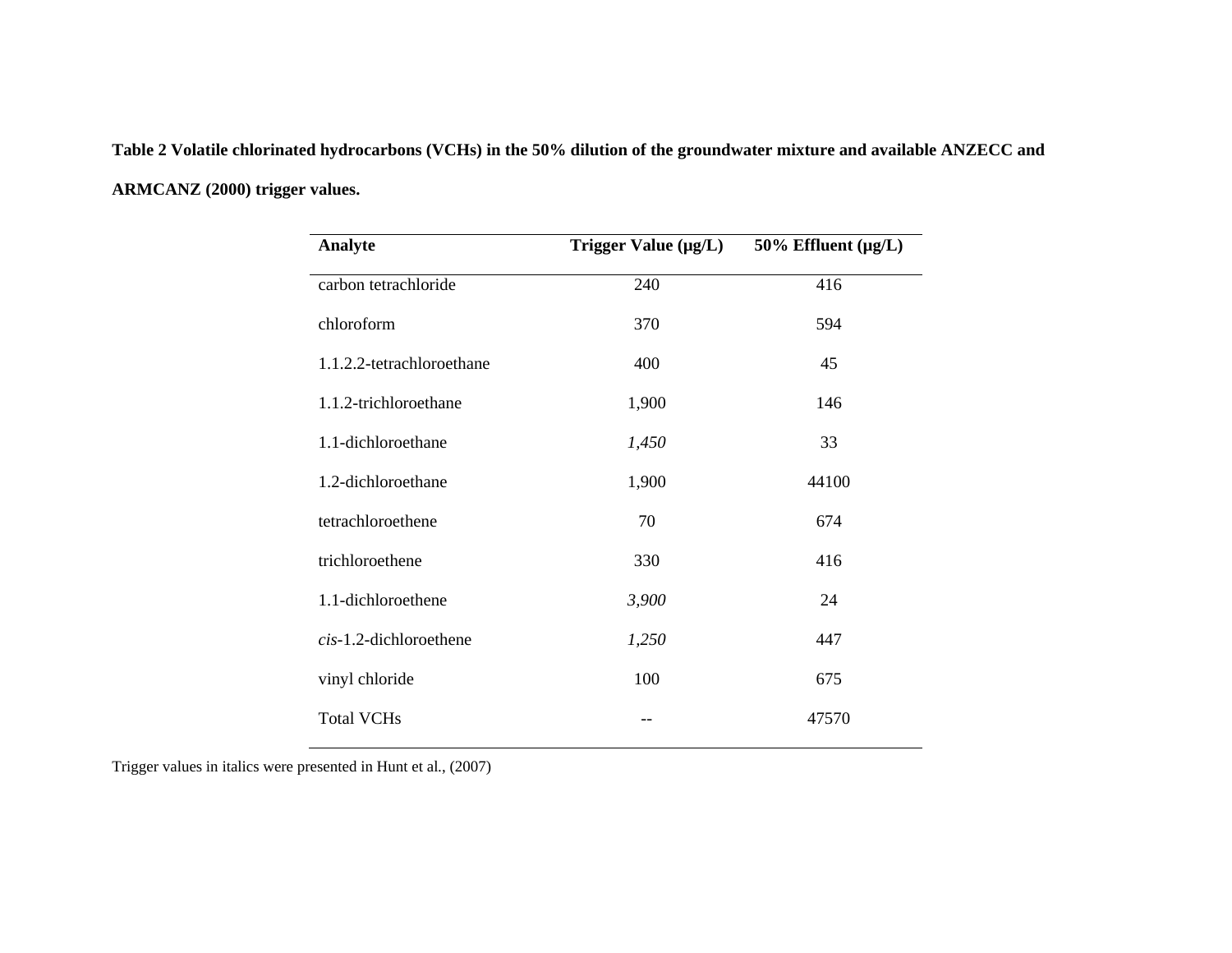-- Denotes that Trigger Values for Total Volatile Chlorinated Hydrocarbons are not available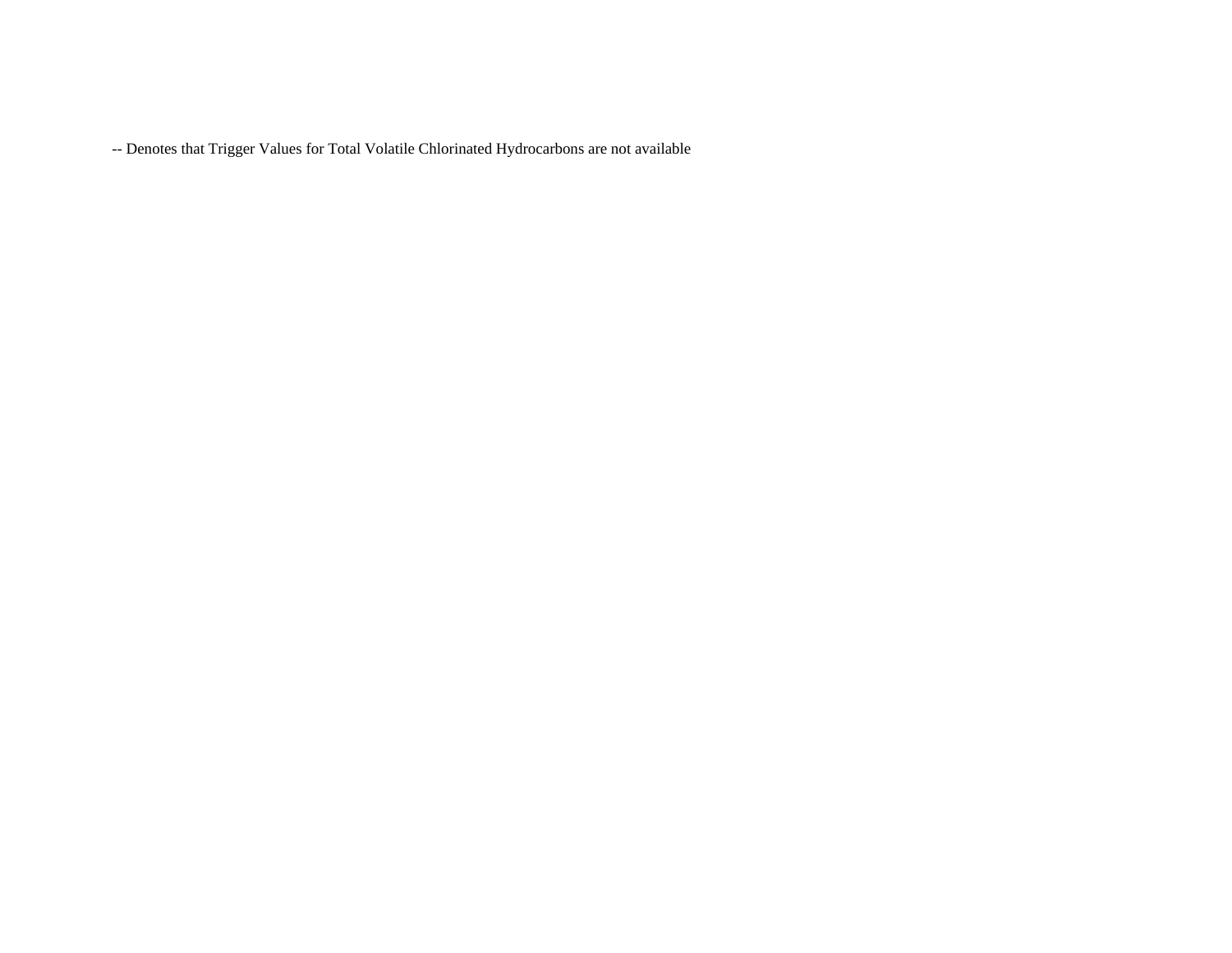| N.closterium    | H.tuberculata   | S.commercialis  | D.dentata       | A.compressa                           |
|-----------------|-----------------|-----------------|-----------------|---------------------------------------|
| Alga            | Sea Urchin      | Oyster          | Polychaete      | Amphipod                              |
|                 |                 |                 |                 |                                       |
| 91%±14%         | $93\% \pm 1\%$  | 83%±2%          | $100\% \pm 0\%$ | $100\% \pm 0\%$                       |
| $100\% \pm 3\%$ | $91\% \pm 1\%$  | $69\% + 2\%$    | $100\% \pm 0\%$ | 86%±6%                                |
| Minimum Yield   | 70% normal      | 70% normal      |                 |                                       |
| 30,000 cells/mL | development     | development     |                 | 90% survival                          |
|                 |                 |                 |                 |                                       |
| $100\% \pm 7\%$ | $103\% \pm 1\%$ | $93\% + 5\%$    | --              | $\overline{\phantom{a}}$              |
| $73\% \pm 14\%$ | $100\% \pm 1\%$ | $97\% \pm 5\%$  | $-1$            | $-1$                                  |
| $92\% \pm 1\%$  | $59\% \pm 2\%$  | $102\% \pm 4\%$ | $-1$            | $\overline{\phantom{a}}$ .            |
| $45\% + 9\%$    | 44%±10%         | 98%±3%          | $100\% \pm 0\%$ | $108\% \pm 6\%$                       |
| $13\% \pm 7\%$  | $12\% \pm 3\%$  | $44\% \pm 5\%$  | $100\% \pm 0\%$ | 115%±0%                               |
| $0\% \pm 0\%$   | $0\% \pm 0\%$   | $0\% \pm 0\%$   | 67%±33%         | 115%±0%                               |
| $0\% \pm 0\%$   | $0\% \pm 0\%$   | $0\% \pm 0\%$   | $0\% \%\pm 0\%$ | $92\% \pm 12\%$                       |
|                 |                 |                 |                 | Mean Response (±S.E.)<br>90% survival |

#### **Table 3 Toxicity test results of direct toxicity assessment of contaminated groundwater**

*-- Indicates that dilutions were not tested* 

Results shown in bold were statistically different from both controls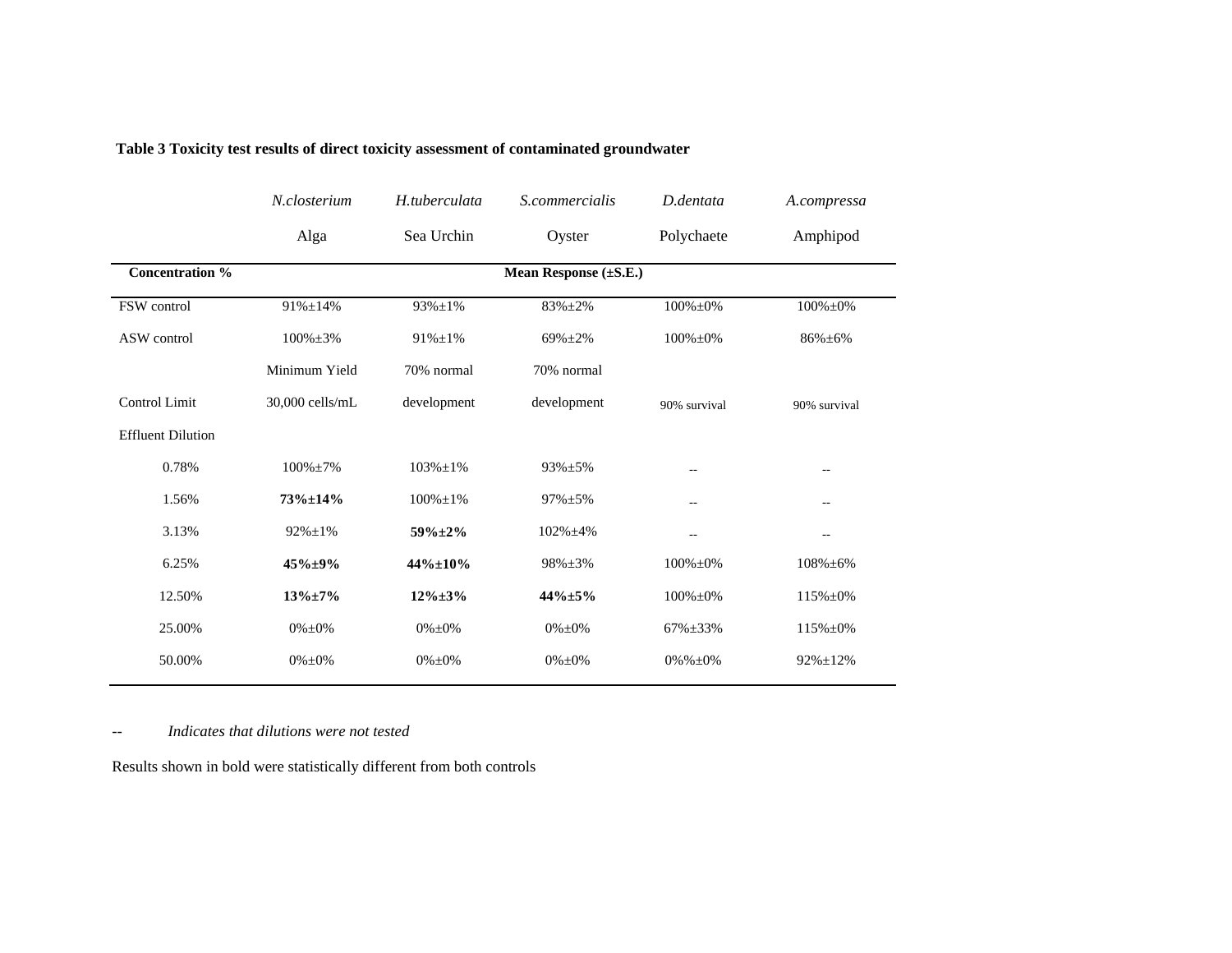**Table 4 Summary of NOEC, LOEC and EC50 metrics derived from direct toxicity assessment of groundwater mixture as percent dilution of the groundwater mixture and as concentrations of total volatile chlorinated hydrocarbons (VCHs).**

| <b>Groundwater Dilution</b>         |                  | Alga | <b>Urchin</b> | Oyster | Polychaete | Amphipod                 |
|-------------------------------------|------------------|------|---------------|--------|------------|--------------------------|
|                                     |                  |      |               |        |            |                          |
| Dilution (as $%$ )                  | $\rm NOEC$       | 3.13 | 1.56          | 6.25   | 25.00      | 50.00                    |
|                                     | LOEC             | 6.25 | 3.13          | 12.50  | 50.00      | >50.00                   |
|                                     | EC <sub>50</sub> | 5.20 | 4.80          | 11.90  | 28.10      | >50.00                   |
|                                     | EC5095% LCL      | 2.95 | 4.55          | 11.22  | 23.71      | $-\,-$                   |
|                                     | EC5095% UCL      | 9.05 | 5.07          | 12.55  | 33.22      | $\overline{\phantom{m}}$ |
| Concentration of total VCHs in mg/L | $\rm NOEC$       | 2.30 | 1.11          | 4.98   | 29.88      | 45.50                    |
|                                     | LOEC             | 4.98 | 2.30          | 10.31  | 45.50      | 45.50                    |
|                                     | EC <sub>50</sub> | 4.10 | 3.77          | 9.79   | 32.08      | >45.50                   |
|                                     | EC5095% LCL      | 2.32 | 3.57          | 9.23   | 27.16      | $\overline{\phantom{m}}$ |
|                                     | EC50 95% UCL     | 7.13 | 3.98          | 10.32  | 38.05      | $\overline{\phantom{m}}$ |

95% LCL - lower 95% confidence limit

95% UCL – upper 95% confidence limit

-- No confidence limits applicable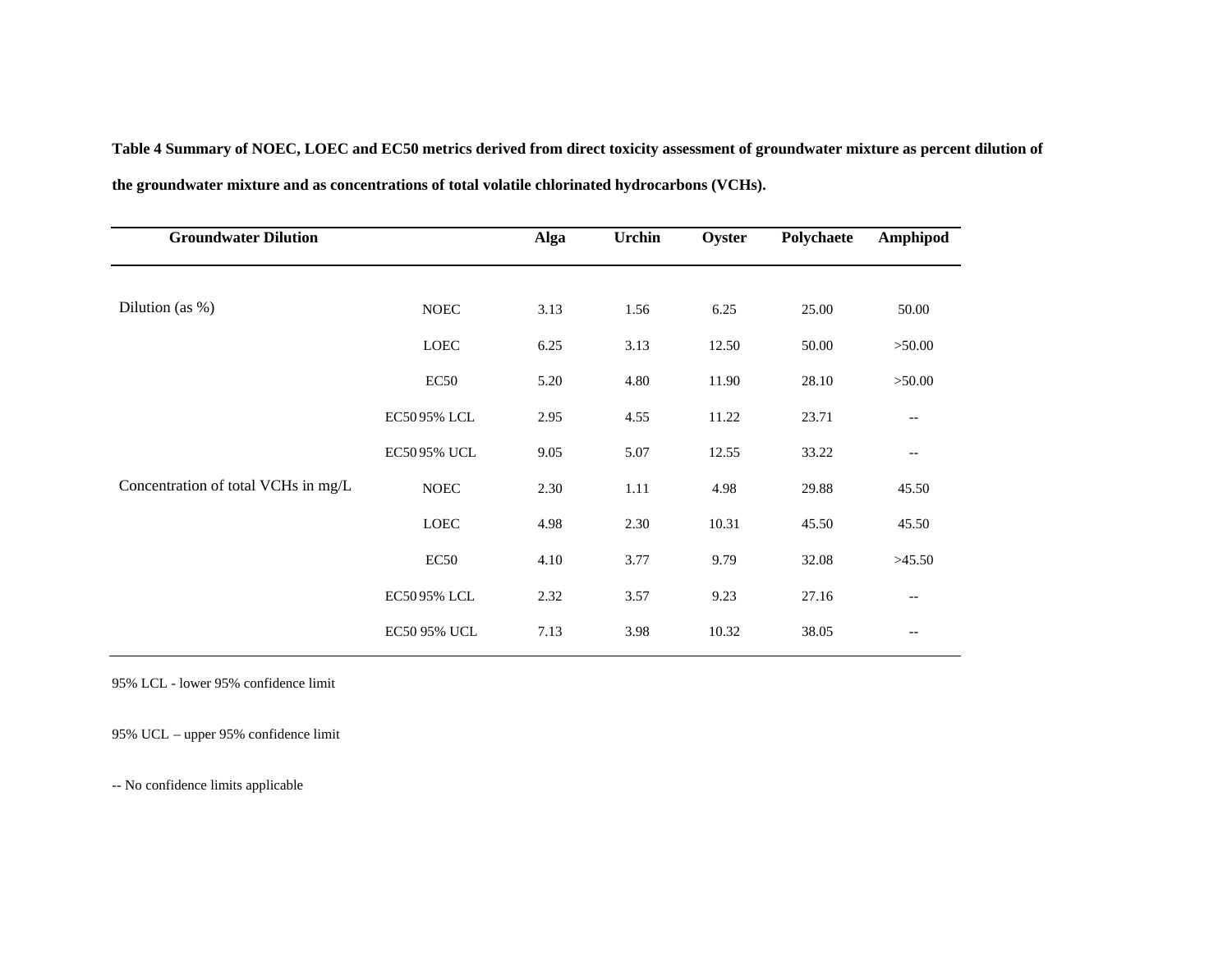|                              |                  | BurrliOz <sup>TM</sup>   |                  | <b>ETXTM</b>      |            |                              |                   |
|------------------------------|------------------|--------------------------|------------------|-------------------|------------|------------------------------|-------------------|
|                              | PC <sub>95</sub> | Distribution Type        | PC <sub>95</sub> | Distribution Type | <b>ACR</b> | Treatment of<br>Larval tests | Input Data        |
|                              |                  |                          |                  |                   |            |                              | 2300, 1110, 4975, |
| Original scenario            | 640              | <b>Reciprocal Pareto</b> | 830              | Log-normal        | 5          | Chronic                      | 6416, 9101        |
|                              |                  |                          |                  |                   |            |                              |                   |
|                              |                  |                          |                  |                   |            |                              | 2300, 1110, 4975, |
| <b>Additional Scenario 1</b> | 930              | Reciprocal Pareto        | 965              | Log-normal        | 10         | Chronic                      | 3208, 4550        |
|                              |                  |                          |                  |                   |            |                              | 2300, 754, 1958,  |
| Additional Scenario 2        | 680              | Burr Type III            | 490              | Log-normal        | 5          | Acute                        | 6416, 9101        |
|                              |                  |                          |                  |                   |            |                              | 2300, 377, 979,   |
| <b>Additional Scenario 3</b> | 220              | <b>Reciprocal Pareto</b> | 275              | Log-normal        | 10         | Acute                        | 3208, 4550        |

Table 5 Estimate of PC95 values (µg/L) for groundwater mixture containing volatile chlorinated hydrocarbons.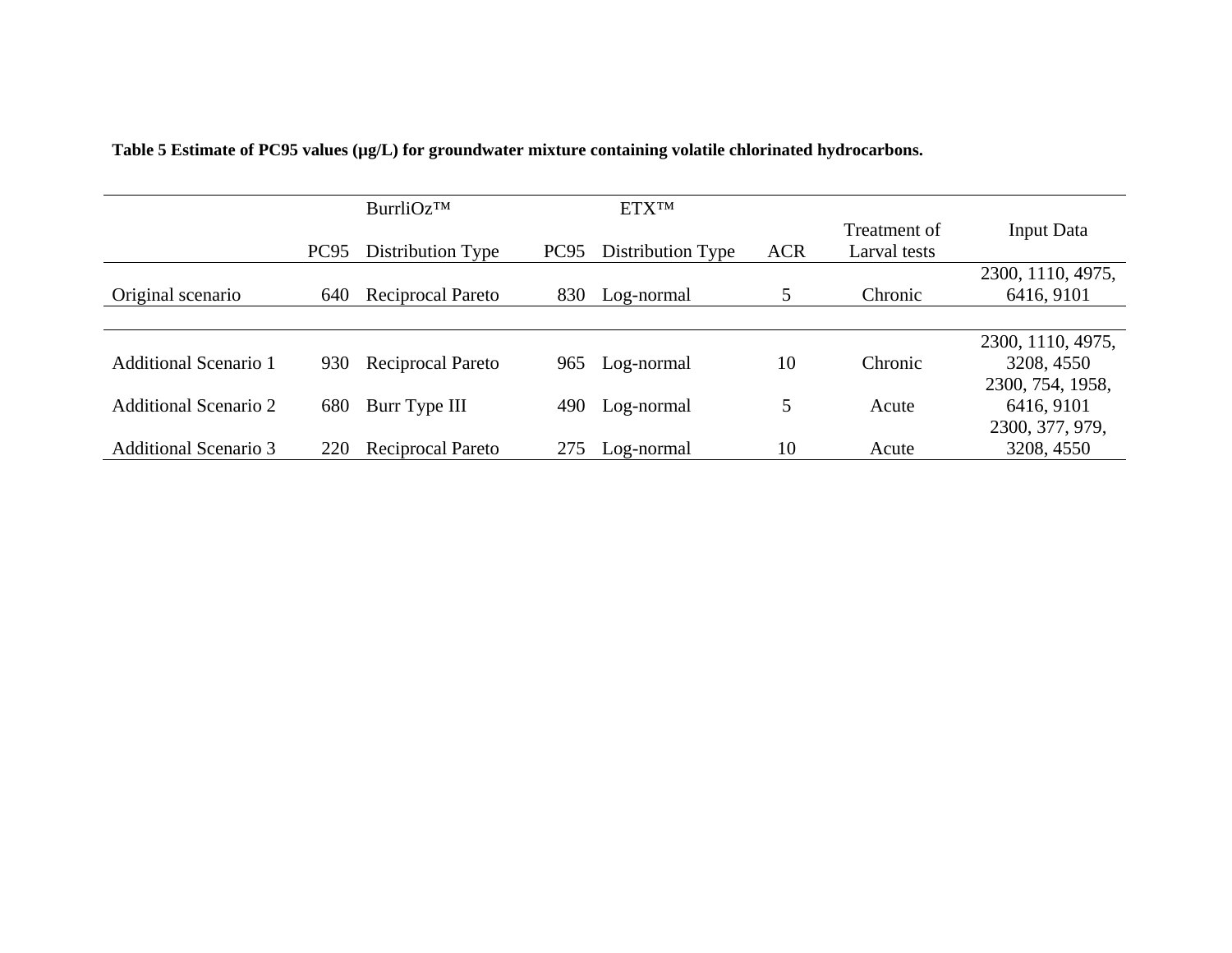

**Figure 1. Location plan of Penrhyn Estuary, Sydney, Australia indicating a) the groundwater sample collection site, b) groundwater flow direction and receiving waters in c) Penrhyn Estuary and d) Botany Bay.**